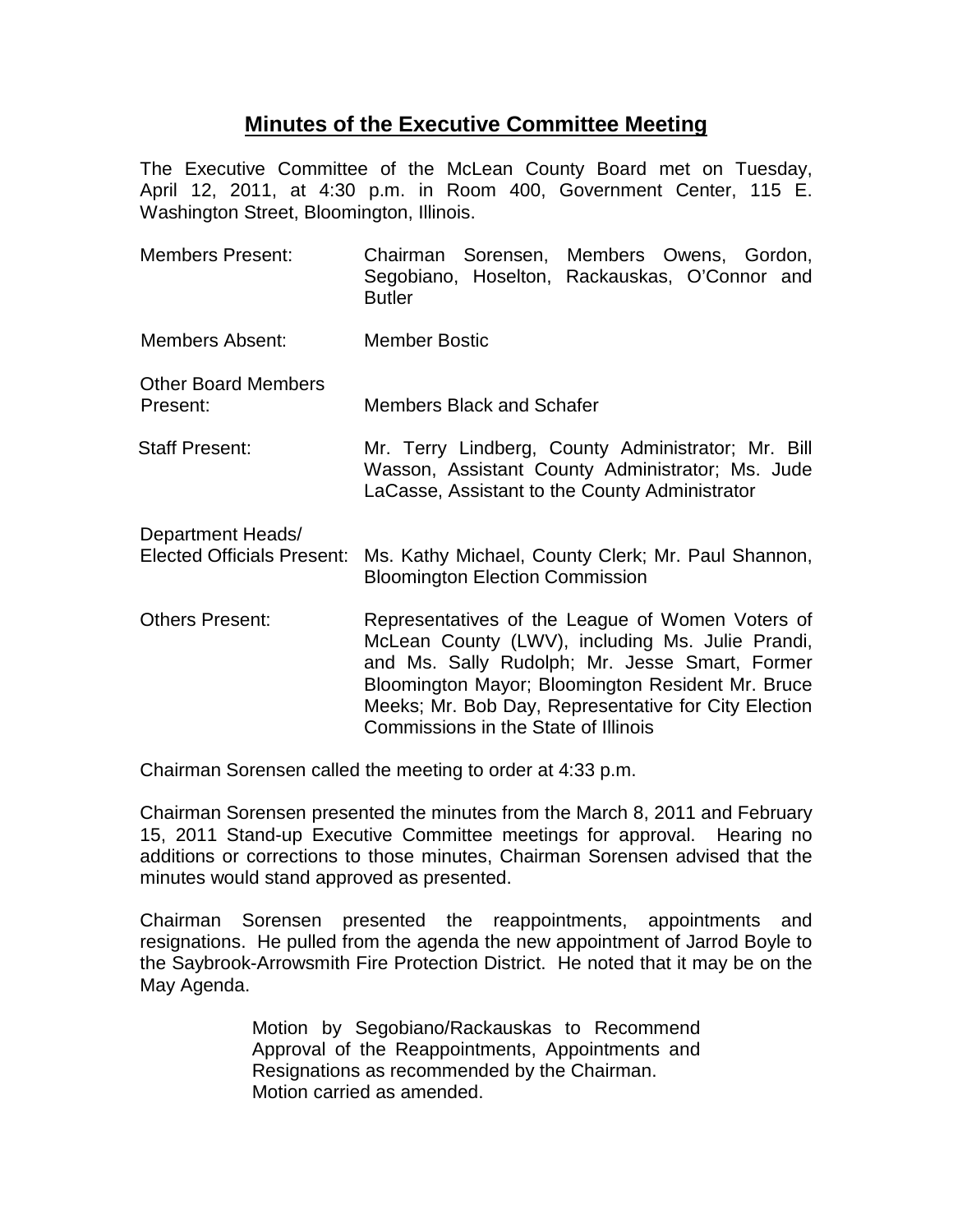Minutes of the Executive Committee April 12, 2011 Page Two

Chairman Sorensen noted that April is the month for Fire Protection District reappointments. He thanked Ms. LaCasse for her efforts.

Chairman Sorensen presented a request for approval of a Resolution of the McLean County Board setting the number of County Board Districts and the number of County Board Representatives to be elected from each District as a result of the 2010 Census – County Administrator's Office. He stated that this is a resolution that declares that the County intends to stay structured the way it has been structured in the past, namely ten districts with two members per district. Chairman Sorensen added that this is not the map resolution.

> Motion by Owens/Hoselton to Recommend Approval of a Resolution of the McLean County Board setting the number of County Board Districts and the number of County Board Representatives to be Elected from each Division as a result of the 2010 Census – County Administrator's Office. Motion carried.

Mr. Ben Owens, Chairman, Chairman, Finance Committee, presented several requests for SHOW BUS, which can all be acted upon together. The three requests are:

- $\triangleright$  Request Approval of an Illinois Department of Transportation (IDOT) State Fiscal Year 2012 Combined Application for Section 5311 Non-Metro Public Transportation Capital/Operating Assistance and Intercity Bus Grant;
- Request Approval of an IDOT Downstate Urban Area Operating Assistance Grant Application;
- Request Approval of Purchase of Service Agreement between McLean County and SHOW BUS for Rural Public Transportation.

Motion by Owens/Gordon to Recommend Approval of an Illinois Department of Transportation (IDOT) State Fiscal Year 2012 Combined Application for Section 5311 Non-Metro Public Transportation Capital/ Operating Assistance and Intercity Bus Grant; Recommend Approval of an IDOT Downstate Urban Area Operating Assistance Grant Application; and Recommend Approval of Purchase of Service Agreement between McLean County and SHOW BUS for Rural Public Transportation. Motion carried.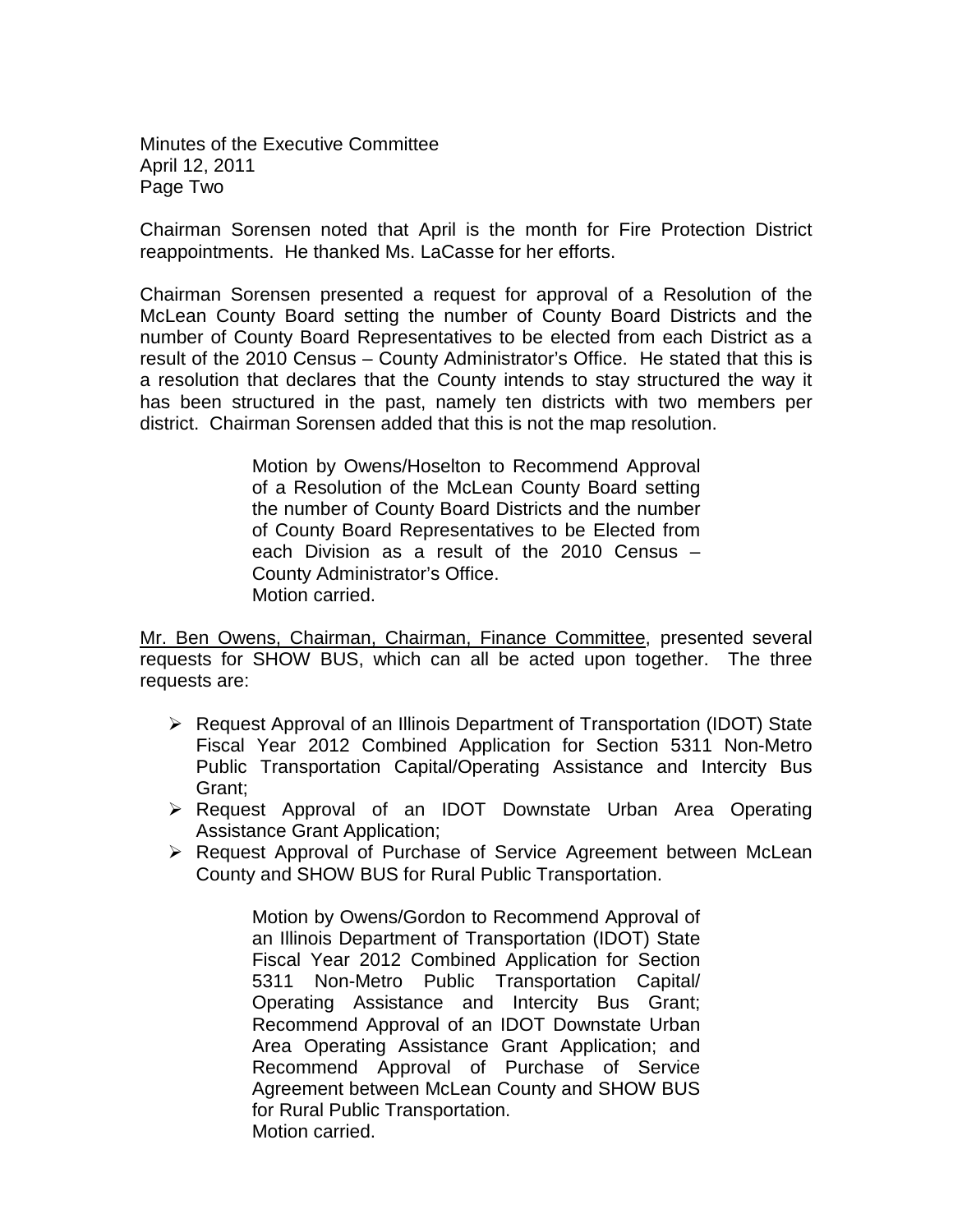Minutes of the Executive Committee April 12, 2011 Page Three

Mr. Owens presented a request for approval of an Ordinance of the McLean County Board Amending the 2011 Combined Appropriation and Budget Ordinance for Fund 0105 (Hearth Smart and Tobacco Grants) – Health Department.

> Motion by Owens/Segobiano to Recommend Approval of an Ordinance of the McLean County Board Amending the 2011 Combined Appropriation and Budget Ordinance for Fund 0105 (Health Smart and Tobacco Grants) – Health Department. Motion carried.

Mr. Owens presented a request for approval of an Ordinance of the McLean County Board Amending the 2011 Combined Appropriation and Budget Ordinance for Fund 0107 (PHER Grant and Influenza Outreach Program Grant) – Health Department.

> Motion by Owens/O'Connor to Recommend Approval of an Ordinance of the McLean County Board Amending the 2011 Combined Appropriation and Budget Ordinance for Fund 0107 (PHER Grant and Influenza Outreach Program Grant) – Health Department. Motion carried.

Mr. Owens presented two requests that can be acted upon together, namely a request for approval of an Ordinance of the McLean County Board Amending the 2011 Combined Appropriation and Budget Ordinance for Fund 0112 (Immunization Service) and request for approval of an Ordinance of the McLean County Board Amending the 2011 Combined Appropriation and Budget Ordinance for Fund 0112 (Immunization Service) – Health Department.

> Motion by Owens/Hoselton to recommend Approval of an Ordinance of the McLean County Board Amending the 2011 Combined Appropriation and Budget Ordinance for Fund 0112 (Immunization Services), and to recommend Approval of an Ordinance of the McLean County Board Amending the 2011 Combined Appropriation and Budget Ordinance for Fund 0112 (Immunization Services) – Health Department. Motion carried.

Mr. Owens presented a request for approval of Critical Personnel Hiring Requests – County Administrator's Office.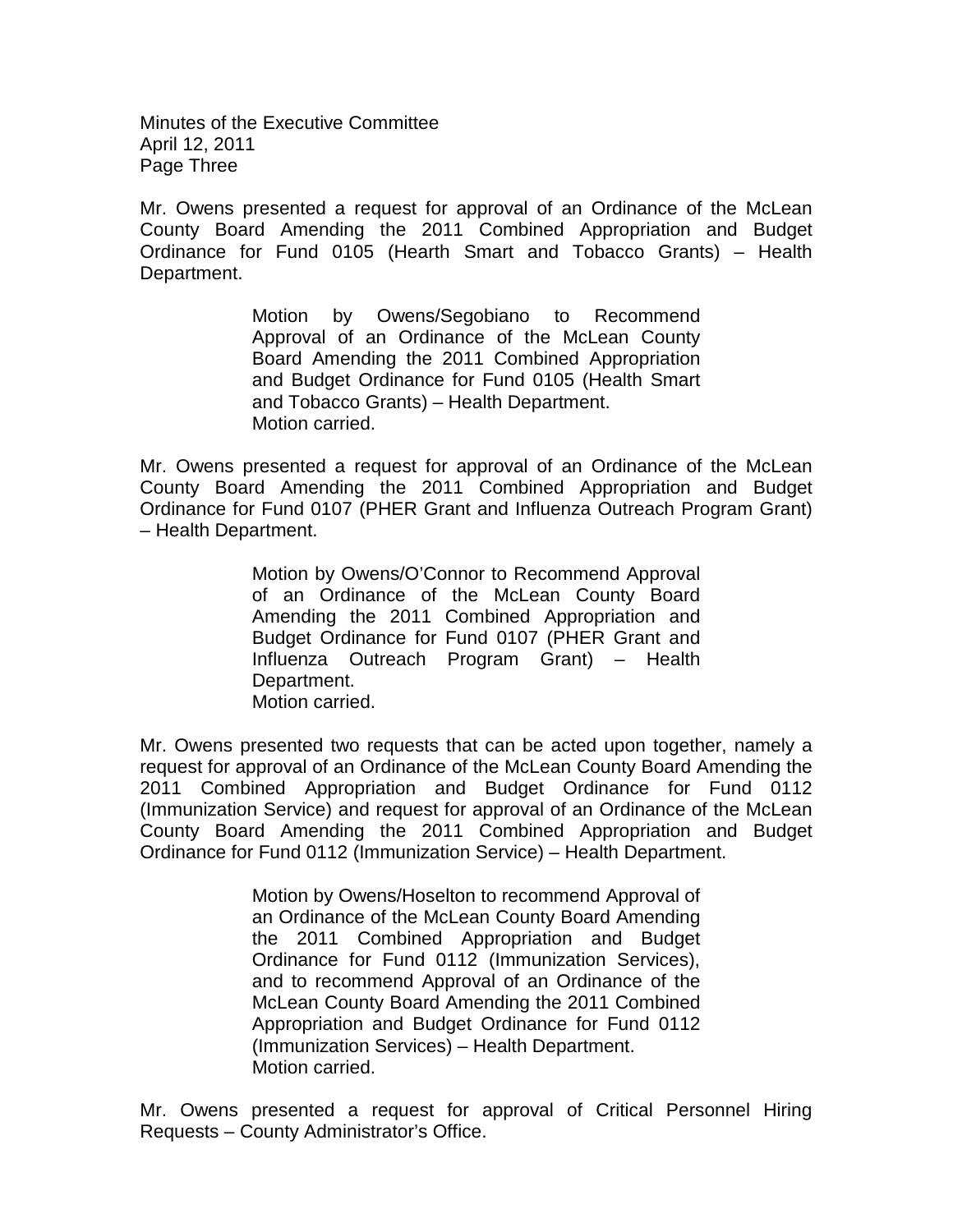Minutes of the Executive Committee April 12, 2011 Page Four

> Motion by Owens/Segobiano to Recommend Approval of Critical Personnel Hiring Requests – County Administrator's Office.

Bloomington resident Bruce Meeks raised an objection to the Circuit Clerk's Office receiving a 1.0 FTE Office Support Specialist position. He alleged that that the Circuit Clerk has not met the guidelines of reducing the office 2.4 FTE. Mr. Meeks alleged that the Circuit Clerk does not show up every day for work. He also stated that he does not believe the number of traffic citations is 35,000 to 40,000 annually. He recommended that this request be referred back to committee.

Mr. Owens responded that Mr. Don Everhart was present at the Finance Committee meeting when this item was approved. He indicated that no objections were raised at that time. Mr. Owens advised that the request was approved based upon the recommendation from the County Administrator's Office. He stated that this is the first time any concern was expressed.

Mr. Gordon indicated that he would like this issue to be discussed further.

Mr. Segobiano expressed his concern with Mr. Meeks' issues with the Circuit Clerk. Mr. Segobiano felt that these issues needed to be addressed by the Chairman of the Finance Committee or the County Administrator's Office rather than in the Executive Committee meeting. He added that he believes the action item was appropriately reviewed during the Finance Committee and should be carried forward.

After additional discussion, Mr. Gordon made a motion to amend the previous motion by separating out the Circuit Clerk's request for a 1.0 FTE Office Support Specialist.

> Motion by Gordon/O'Connor to Amend the Critical Personnel Hiring Requests by deleting the Circuit Clerk's office request for a 1.0 FTE Office Support Specialist and to consider the remainder of the motion as presented – County Administrator's Office.

Mr. Segobiano advised that he will vote "no" on the motion as he believes there are two separate issues in play here. He believes that Mr. Meeks' concerns should be addressed by the County Administrator's Office. Mr. Segobiano stated that this committee should not act on rumors or hearsay.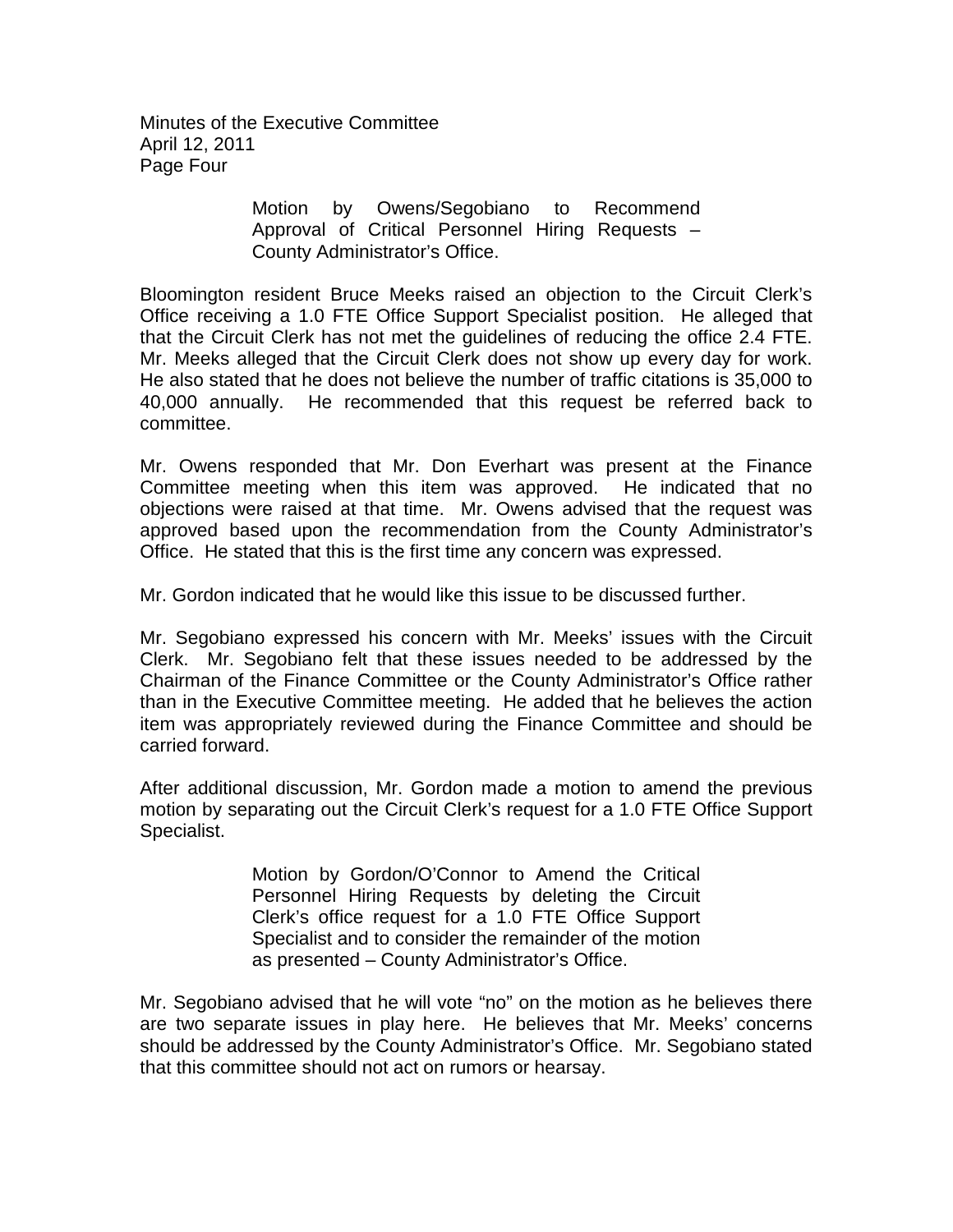Minutes of the Executive Committee April 12, 2011 Page Five

Chairman Sorensen called for a vote on the motion to amend the request.

Motion carried.

Chairman Sorensen called for a vote on the previous motion as amended. Mr. Segobiano asked that Chairman Sorensen explain the amendment. Chairman Sorensen responded that it is a request for approval of the Critical Personnel hiring Requests submitted by the County Administrator's Office for all of the hiring requests except the Circuit Clerk's Office which requires further clarification.

Motion carried with Mr. Segobiano voting "no."

Mr. Owens presented a request for approval of an Amendment to Chapter 17 of the McLean County Code – County Procurement Policy – County Administrator's Office. He indicated that the Amendment clarifies procedures to follow, and takes Purchases out of the Travel Policy and places them into the County Procurement Policy.

> Motion by Owens/Butler to Recommend Approval of an Amendment to Chapter 17 of the McLean County Code – County Procurement Policy – County Administrator's Office. Motion carried.

Chairman Sorensen asked if there were any questions or comments. Hearing none, he thanked Mr. Owens.

Ms. Bette Rackauskas, Chairman, Justice Committee, presented a request for approval to apply for an Adult Redeploy Grant through the Illinois Criminal Justice Information Authority (funding to be received through the U.S. Department of Justice/American Recovery and Reinvestment Act) – Court Services.

> Motion by Rackauskas/Segobiano to Recommend Approval to Apply for an Adult Redeploy Grant through the Illinois Criminal Justice Information Authority (funding to be received through the U.S. Department of Justice/American Recovery and Reinvestment Act) – Court Services. Motion carried.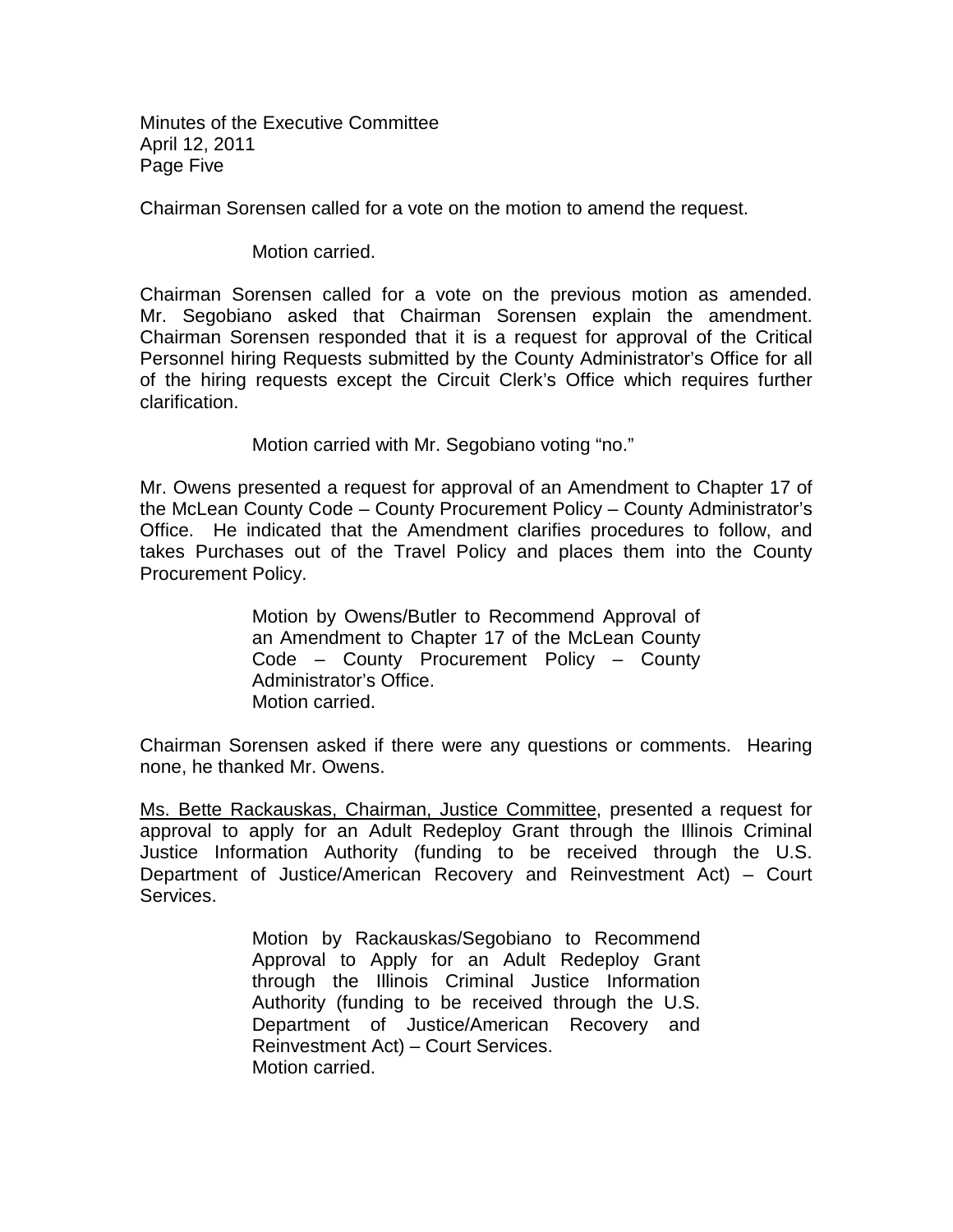Minutes of the Executive Committee April 12, 2011 Page Six

Ms. Rackauskas presented two requests for approval, namely a request for approval of Renewal of Intergovernmental Agreement between the Department of Healthcare and Family Services and McLean County Office of the Chief Judge, Agreement 2011-55-008-K2, Title IV-D Child Support Enforcement Grant – Circuit Court; and a request for approval of a renewal and amendment of the Intergovernmental Agreement between the Department of Healthcare and Family Services and McLean County State's Attorney – Agreement No. 2011-55-013- K2, Title IV-D Child Support Enforcement Grant – State's Attorney.

Mr. Lindberg explained that this is the second year of a three-year contract that includes the Circuit Court, the State's Attorney's Office, and the Circuit Clerk's Office. He added that the Agreement for the Circuit Clerk's Office was not received in time for the Justice Committee meeting and will be considered at a Stand-up meeting prior to the Board Meeting on April 19<sup>th</sup>.

> Motion by Rackauskas/O'Connor to Recommend Approval of Renewal of Intergovernmental Agreement between the Department of Healthcare and Family Services and McLean County Office of the Chief Judge, Agreement 2011-55-008-K2, Title IV-D Child Support Enforcement Grant – Circuit Court and to Recommend Approval of Renewal of the Intergovernmental Agreement between the Department of Healthcare and Family Services and McLean County State's Attorney – Agreement 2011- 55-013-K2, Title IV-D Child Support Enforcement Grant – State's Attorney. Motion carried.

Chairman Sorensen asked if there were any questions or comments. Hearing none, he thanked Ms. Rackauskas.

Mr. George Gordon, Chairman, Land Use and Development Committee, advised that the Land Use and Development Committee brings no action to the Executive Committee as they did not meet this month.

Chairman Sorensen asked if there were any questions or comments. Hearing none, he thanked Mr. Gordon.

Mr. Scott Black, Acting Chairman, Property Committee, advised that the Property Committee brings no items for action to the Executive Committee.

Chairman Sorensen asked if there were any questions or comments. Hearing none, he thanked Mr. Black.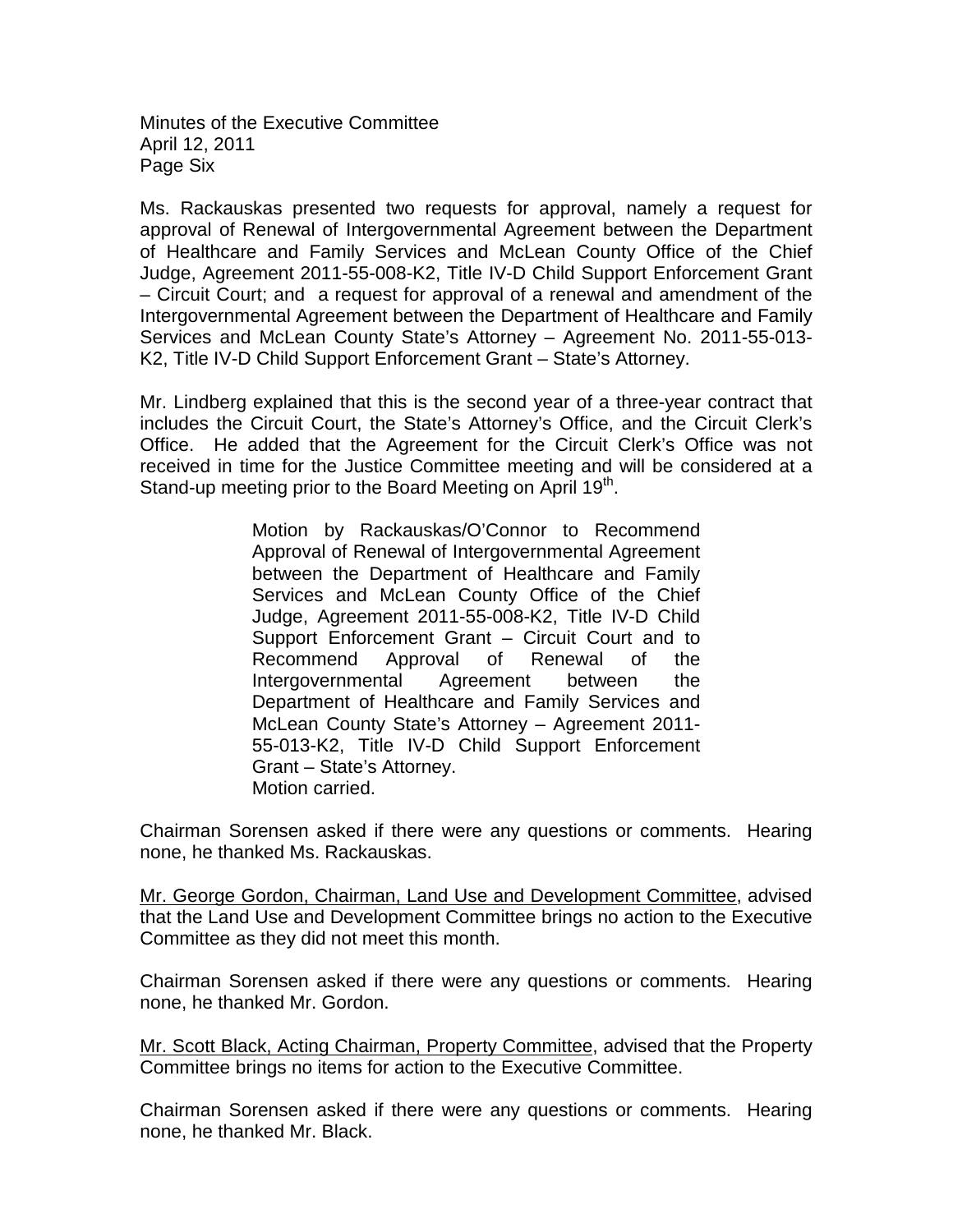Minutes of the Executive Committee April 12, 2011 Page Seven

Mr. Stan Hoselton, Chairman, Transportation Committee, advised that the Transportation Committee brings no items for action to the Executive Committee. He reported that all of the bidding that took place for the Highway Department ran from -6% to -45% below the estimated cost. Mr. Hoselton added that everything was within the budget.

Chairman Sorensen asked if there were any questions or comments. Hearing none, he thanked Mr. Hoselton.

Mr. Terry Lindberg, County Administrator, advised that there is an item for discussion on the agenda, namely the organizational options for election administration in McLean County. He noted that the McLean County League of Women Voters has been studying this matter for some time. Mr. Lindberg indicated that the League has released a report on election issues, and has had conversations with a number of Board members. He stated that, at the request of a number of Board members, representatives of the League of Women Voters were invited to address the Committee, as well as County Clerk Kathy Michael and Mr. Paul Shannon, Executive Director, Bloomington Election Commission. Mr. Lindberg also noted that Attorney Bob Day, representative for City Election Commissions through the State of Illinois is also in attendance.

Mr. Lindberg introduced Ms. Julie Prandi, a representative of the League of Women Voters of McLean County who presented the League's stand on the organization of a County Election Commission. Mr. Lindberg advised that all the parties were invited to submit information for the packet. He noted that the League provided a report and Mr. Shannon distributed a one-page handout on the amount of money the Election Commission has turned back to the County over the years since the agreement between the Bloomington Election Commission and the County was put in place.

Chairman Sorensen advised that the intent of this effort is to share information and provide an opportunity for discussion. He reminded the members that there is no action item on the Agenda; rather this is an information item only.

Ms. Prandi thanked the Committee for inviting the League to make this presentation. She indicated that the action the League would eventually desire the Board to make is for the McLean County Board to pass a resolution that they would establish a County Election Commission in McLean County if and when the voters of the City of Bloomington voted to abolish the Bloomington Election Commission.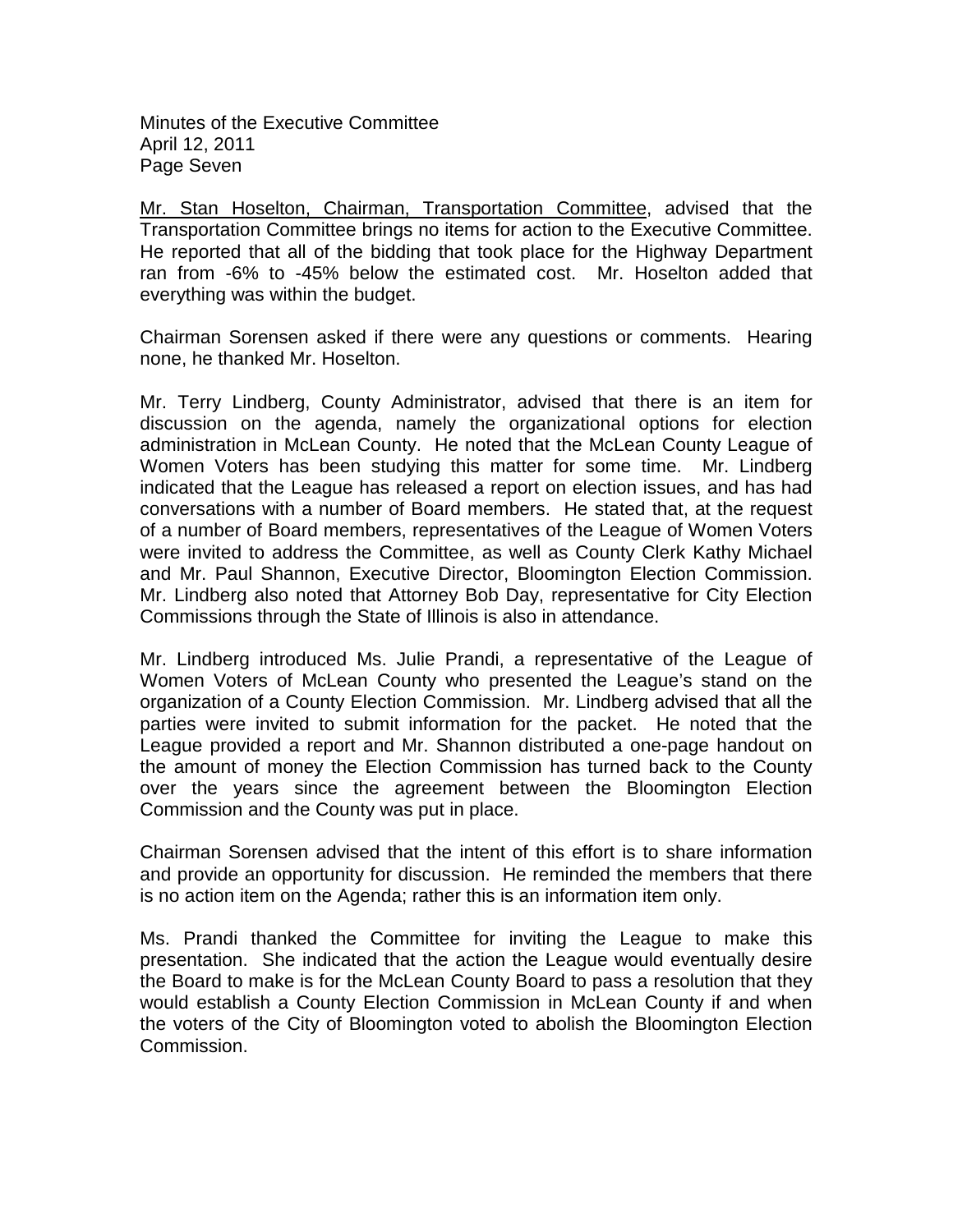Minutes of the Executive Committee April 12, 2011 Page Eight

Ms. Prandi shared basic information about the establishment of a County Election Committee, as follows:

- 1. The County Board Chairman appoints the County Election Commissioners, and not a Circuit Judge Court which is true of City Election Commissions in our state;
- 2. The budget of County Election Commission, if it should be established, is entirely controlled by the County Board;
- 3. The sitting County Clerk has the option to be one of the three election commissioners in the County Election Commission.

Ms. Prandi summarized the League's points supporting a County Election Commission, as follows:

- 1. The current situation : According to Illinois Law, consolidation of Bloomington Election Commission (BEC) and election operations under the McLean County Clerk (CC) could happen either:
	- a. By adding the City of Bloomington to the jurisdiction of the McLean County Clerk; or
	- b. By the creation of a new body, a County Election Commission (CEC), which would take over all election-related duties previously handled by BEC and the County Clerk.

Ms. Prandi advised that, after a 2009 League study on the 2008 elections, the League of Women Voters of McLean County discussed these two possibilities. The consensus of the participating members was in favor of creating a County Election Commission. The League does not support consolidation into the County Clerk's Office.

2. Cost Aspects: LWV is convinced that one authority would save a significant sum for the County no matter how it is done. In Sangamon County, where the County Clerk took over the Springfield Election Commission, printing and publications expenses dropped 40% (four year average).

Ms. Prandi stated that she spoke with the County Clerk of Sangamon County about the savings and he told her that the "larger more obvious savings were supplies and publication costs that were reduced through our ability to purchase in volume and eliminating duplication of publication."

3. Eliminating Confusion: Having a single election authority would eliminate confusion about registration and voting; and make maintaining voter registration after moving, for example from Normal to Bloomington, easier. Many voters move within the County and do not realize that they need to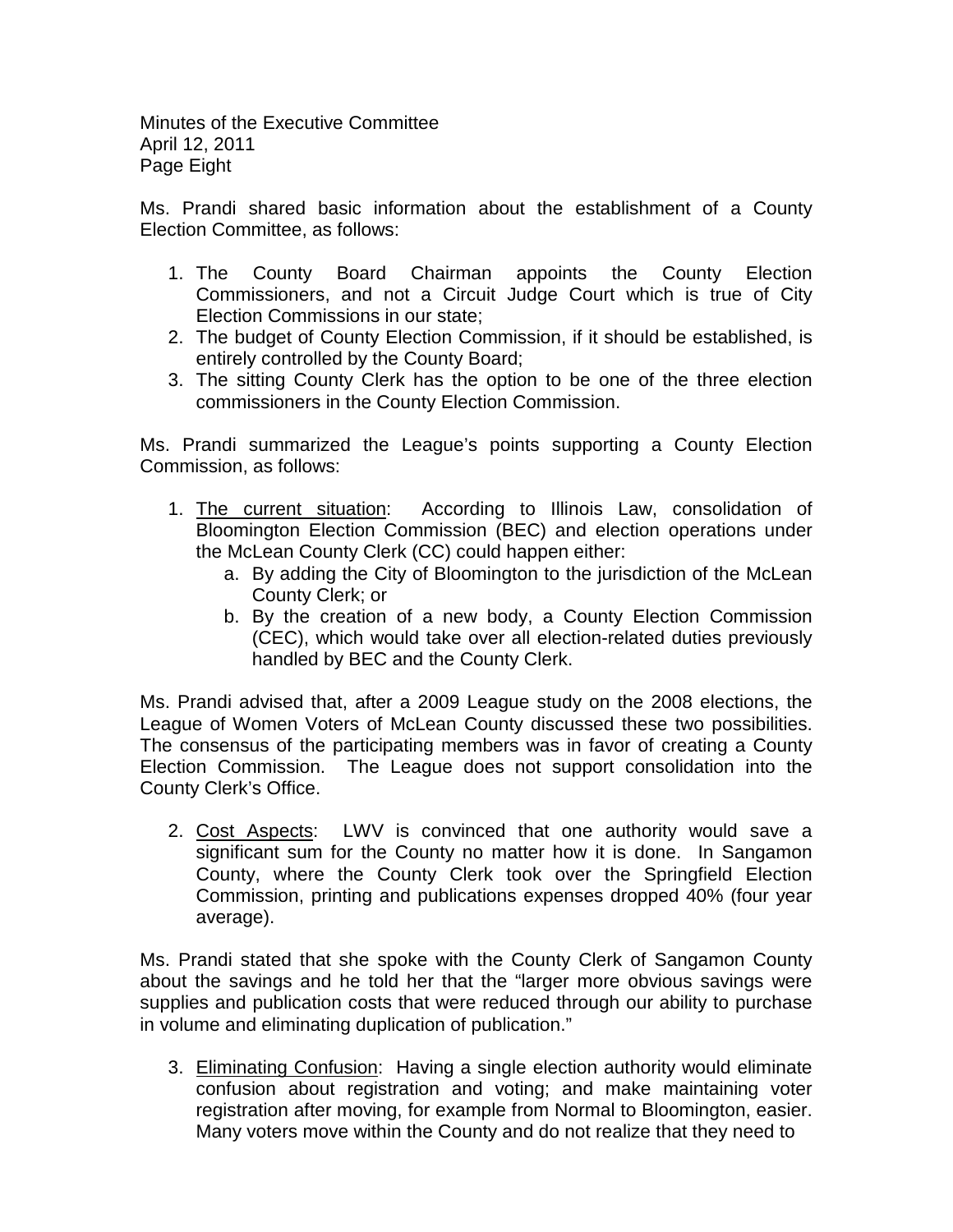Minutes of the Executive Committee April 12, 2011 Page Nine

> register and there may be a delay if the election authority is different. This would not be necessary if our County had only one election authority. Some candidates running for office in the County have voters residing in the jurisdictions of two different election authorities; an unnecessary inconvenience that would disappear if there were a single election authority.

4. Appointed rather than elected officials: Elections should be run by a County Election Commission, which appoints the director, instead of by an elected official like the County Clerk. Experience in running elections is important for smooth functioning, and appointed directors are more likely to have and maintain this experience than County Clerks, who have to run for office every four years.

Ms. Sally Rudolph, League of Women Voters, mentioned that the League position since the 1970's supports the position that policy administrators, such as those supervising election activities, should be appointed (in contrast to policy makers, such as legislators, who should be elected). She indicated that for people who stand for election or re-election, there is no way to evaluate their performance for the voter because they don't set policy. Ms. Rudolph noted that she disagreed with the Board member who was quoted in the *Pantagraph* as saying that it was easier to get rid of an elected official than an appointed official. She indicated that in her 40 years of participating and observing County government she found the opposite to be true.

- 5. Partisan issues with County Clerks: The position of Executive Director of CEC would be a non-partisan one, while county clerks are elected on a partisan basis. It is awkward for the sitting County Clerk to be in charge of counting ballots in a race where he or she is running. Under election commissions, the tallying of votes on Election Day is presided over by election commissioners, which represent both parties, while under County Clerks the law does not require representatives from both parties to observe while official vote tallies are made and checked. The system of selecting election judges has a more partisan aspect under County Clerks than it does under election commissions.
- 6. More Effective Operations and Staff: After the 2008 primary, voters filed complaints with Rep. Dan Brady that they were denied the vote because of delays in processing address changes from Normal (under the County Clerk) to Bloomington. The County Clerk wears many hats (taxes, birth, death and marriage records, as well as elections) and clerk staff from other areas are required to work in the election areas when needed, often doing overtime. In 2008, the County Clerk had difficulty doing tax work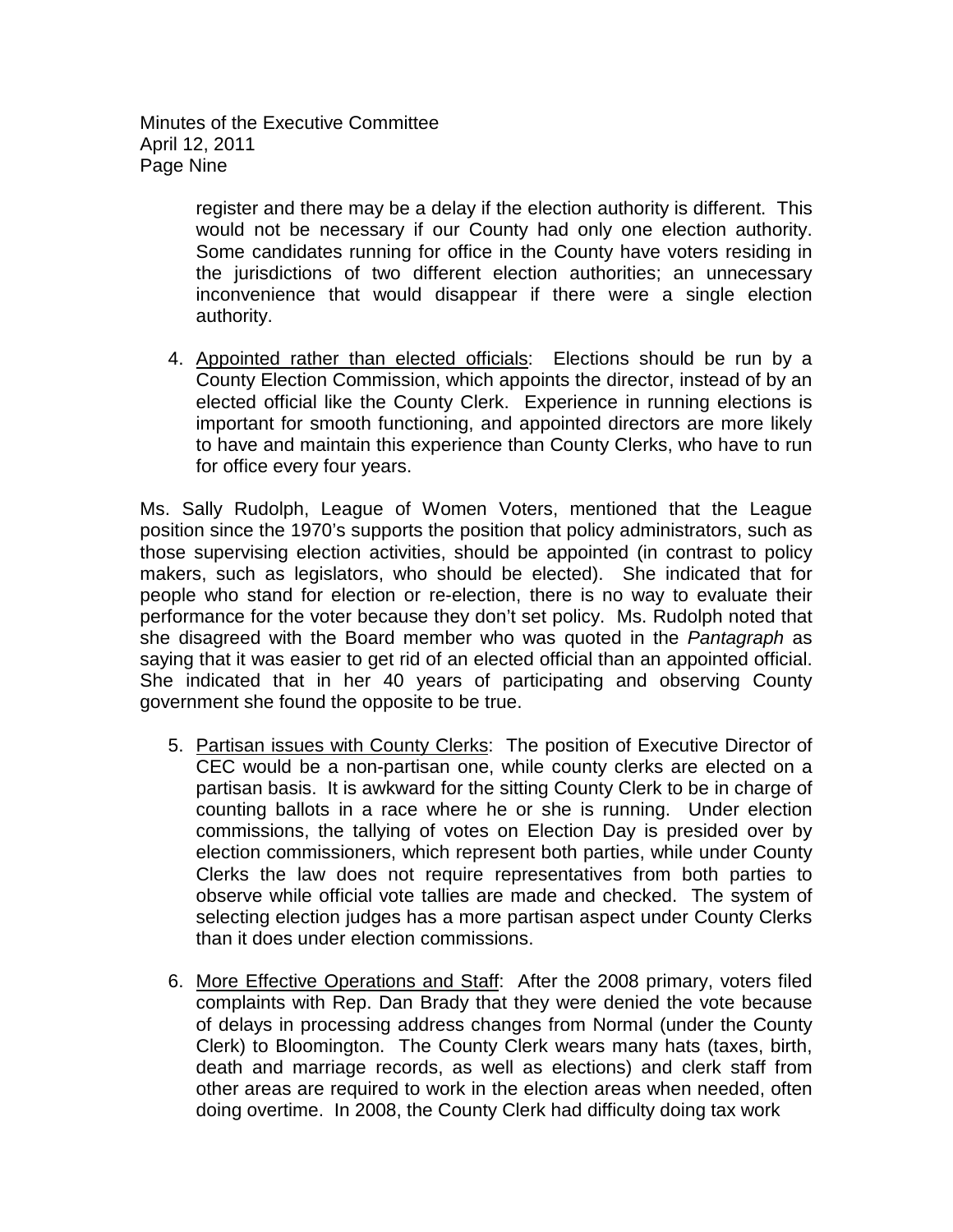Minutes of the Executive Committee April 12, 2011 Page Ten

> and preparing for the early election presidential primary at the same time – a conflict a CEC would never have.

> Election Commissions have a single focus: elections and everything connected to that, such as voter list maintenance. Veteran State Board of Elections official Jesse Smart believes elections commissions in general are more efficient and may give better service than County Clerks who run elections. Continuity in the top executive running an election authority is better provided by a CEC.

Ms. Prandi stated that because of state law, it is more complicated to establish a CEC. She indicated that it would be nice to be able to have a County Referendum and let the voters choose whether they want to do this or not. However, the way the state law is written, it makes it very difficult because if you have a city election commission, you can't just pass a referendum until the city election commission is abolished. Ms. Prandi noted that the two actions have to be considered at two separate elections. She explained that a referendum to get rid of the Bloomington Election Commission must be considered and passed during one election cycle and, if successful, it would be necessary to wait until the next election cycle to submit a referendum to establish a County Election Commission. Both referendums cannot be placed on the same ballot.

Ms. Prandi advised that the League believes that the most feasible way to do this is for the County Board to pass a resolution establishing a County Election Commission after the Bloomington Election Commission is rejected by the Bloomington voters. She indicated that this action should take place before November 2012.

Ms. Rackauskas asked who would create the County Election Commission. Ms. Prandi replied that the County Board could establish the County Election Commission through a referendum. She explained that according the state law, there are two ways to get a County Election Commission:

- 1. The County Board votes on and passes a resolution establishing a County Election Commission; and
- 2. By referendum which would have to be in a separate election held after first dissolving the Bloomington Election Commission in an earlier election.

Ms. Prandi stated that the League believes that there needs to be a process in the state law that says the County Board can create the County Election Commission once the Bloomington Election Commission no longer exists. She indicated that the League could work to get signatures to put a referendum on the ballot to get rid of the Bloomington Election Commission, but it would be impossible for the League to campaign for this unless they could tell the citizens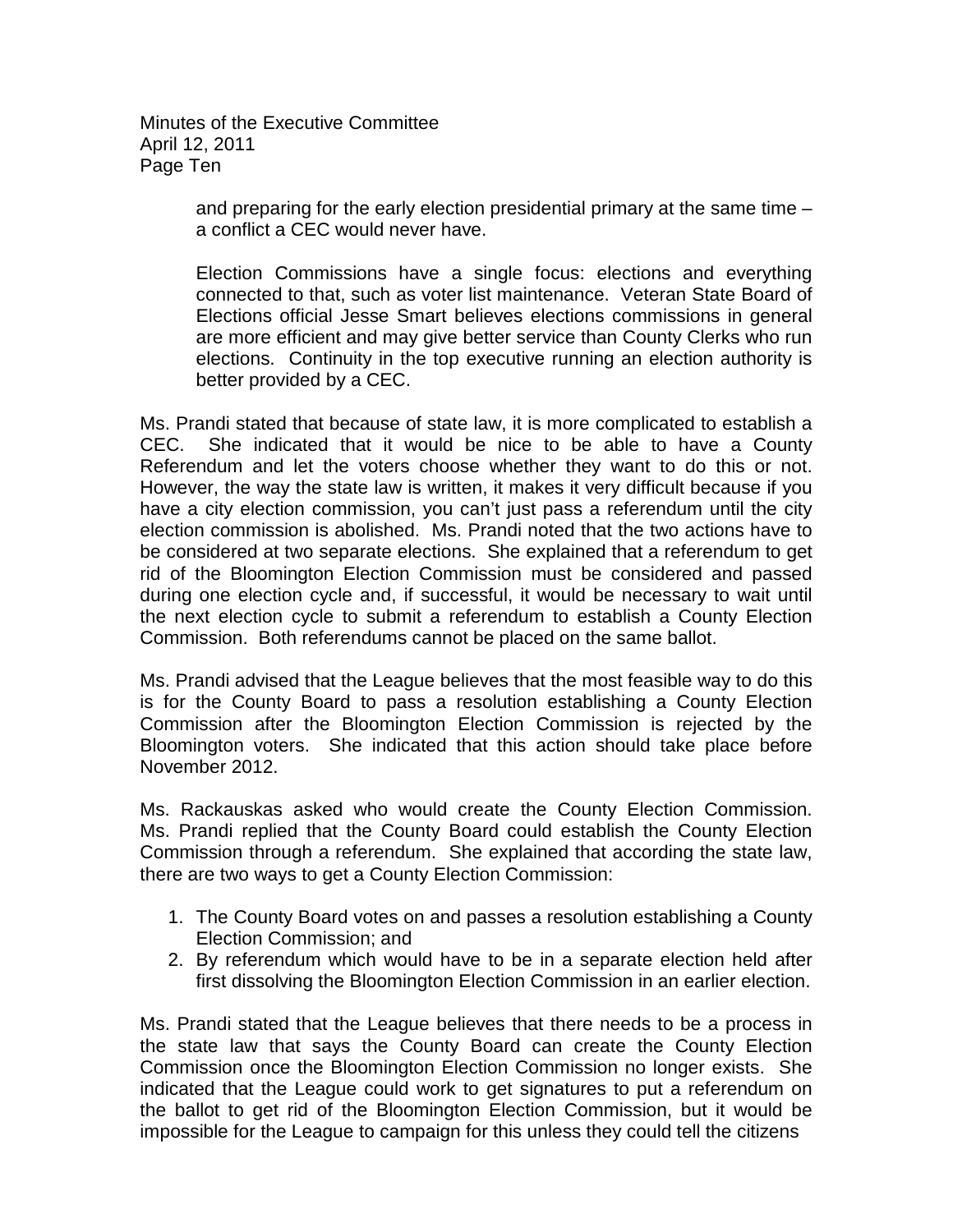Minutes of the Executive Committee April 12, 2011 Page Eleven

of Bloomington that the County Board has passed a resolution indicating that they intend to establish a County Election Commission.

Ms. Prandi indicated that if the County Board votes to establish a County Election Commission, then the County Board Chair is empowered to appoint three commissioners, two from the Republican Party (the majority party) and one from the Democrat Party. She noted that one of the commissioners could be the County Clerk if the County Clerk opted to do that. Ms. Prandi explained that the three commissioners are not full-time employees and only receive a small stipend of approximately \$8,000 combined salary for the year. She noted that the three commissioners would hire the Executive Director of the County Election Commission, an Assistant and whomever else would be hired under the Executive Director. The commissioners would not handle the day to day operation of the commission.

Ms. Prandi advised that the budget of the County Election Commission is entirely under the control of the County Board.

Ms. Prandi stated that if this happens the way the League envisions it, the election function would leave the County Clerk's Office. She added that the County Clerk's Office would continue to have many other functions, including taxes and records, and the election functions would be put into the County Election Commission. Ms. Prandi indicated that the one County Election Commission in the state is in DuPage County.

Mr. Owens asked if there is anything in the statute that the three commissioners on the County Election Commission could be sitting County Board Members. Ms. Prandi read the statute, 10 ILCS 5/6A-3 as follows:

"If the County Board adopts an ordinance for providing for the establishment of a County Board of Election Commissioners, the Election Commissioner shall be appointed by the Chairman of the County Board rather than the Circuit Court. However, before any appointments are made, the appointing authority shall ascertain whether the County Clerk desires to be a member of the County Board of Election Commissioners. If the Clerk so desires, he or she shall be one of the members of the County Board of Election Commissioners and the appointing authority shall appoint only two other members."

Ms. Prandi stated that she does not believe that there are any restrictions that she knows of except that two members of the commission are Republican and one is Democrat.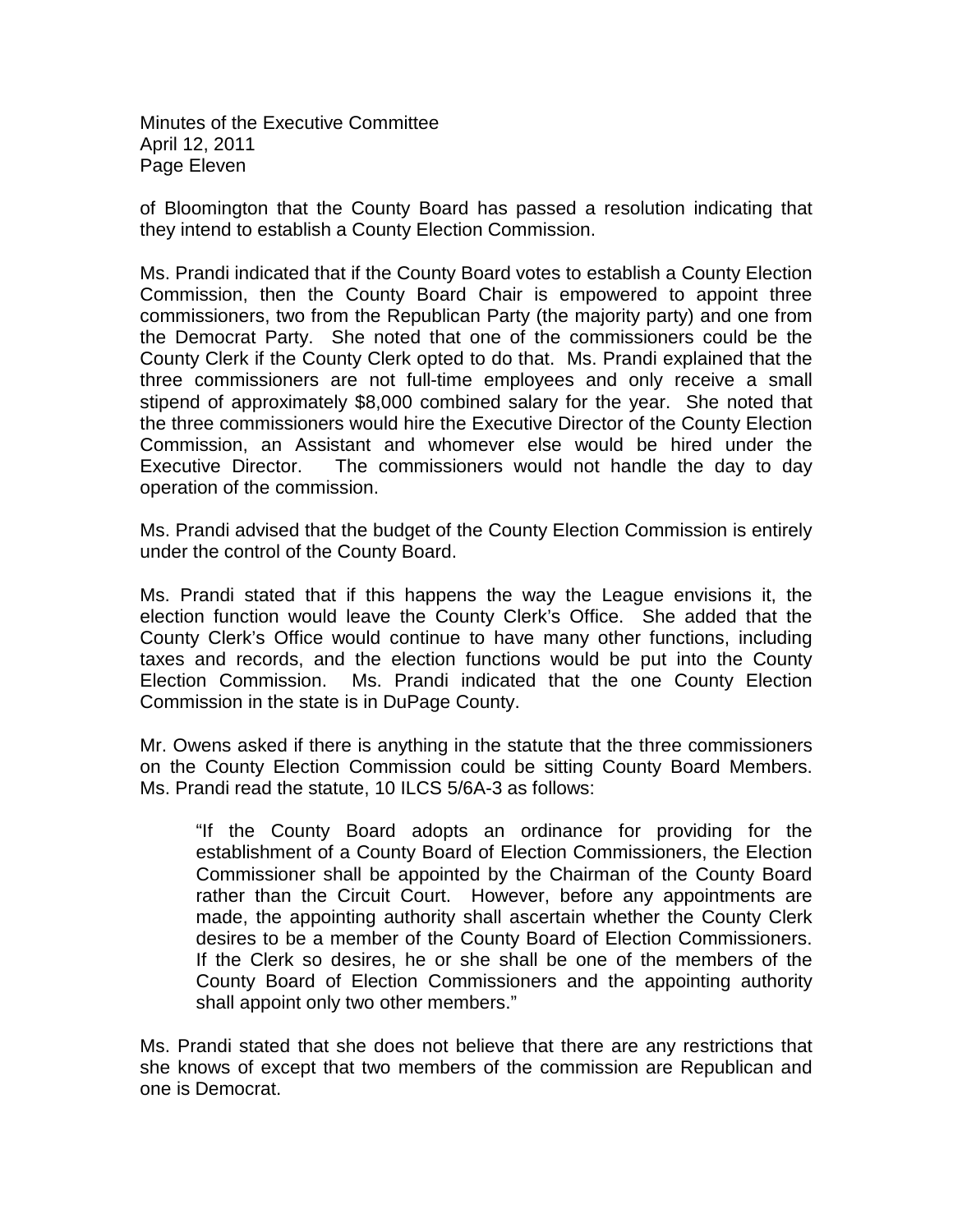Minutes of the Executive Committee April 12, 2011 Page Twelve

Ms. Rackauskas asked where the County Election Commission will be housed. Chairman Sorensen responded that the County would find space to house the commission as if it was any other County department.

Ms. Rackauskas expressed concern about the cost of preparing space for the Commission as well as the purchase of compatible equipment. Chairman Sorensen replied that likely the existing space where the Bloomington Election Commission resides would be the space used for a County Election Commission.

Ms. Prandi indicated that the County Clerk's Office and the Bloomington Election Commission have had different sets of machinery. She stated that they are in the process of making them the same (sic). Ms. Prandi added that machines have to be replaced on a certain schedule, and as machines are replaced, compatible equipment can purchased.

Chairman Sorensen asked if there were any further questions or comments. Hearing none, he thanked Ms. Prandi.

Chairman Sorensen invited Mr. Paul Shannon, Executive Director, Bloomington Election Commission to share his thoughts and comments.

Mr. Shannon advised that he did not prepare a statement but would be happy to answer any questions. He stated that as an election commission, they are nonpartisan. Therefore, the Commission does not take a position on anything that might be on the ballot. Mr. Shannon indicated that with the City Commission, the Commissioners are not allowed to hold any other elected office, which makes the Commission more independent from other influences.

Mr. Shannon noted that, to his knowledge, the County Clerk is not changing their equipment. The only change is that the County Clerk's Office is getting the same electronic Poll Book hookup equipment that the Bloomington Election Commission uses. Mr. Shannon added that the rest of the election equipment is not changing for either office at this time.

Mr. Hoselton asked what the frequency of problems are seen in terms of voter confusion. Mr. Shannon replied that about 100,000 voters are registered in the County and he believes that less than 100 voters may experience problems voting. He noted that the voters are sent a card apprising them of their voting location.

Mr. Owens asked Mr. Shannon how much time he spends researching new voter regulations to make sure the Bloomington Election Commission is in compliance with state laws. Mr. Shannon responded that he spends three hours a week looking up election laws to see what changes have been made or might be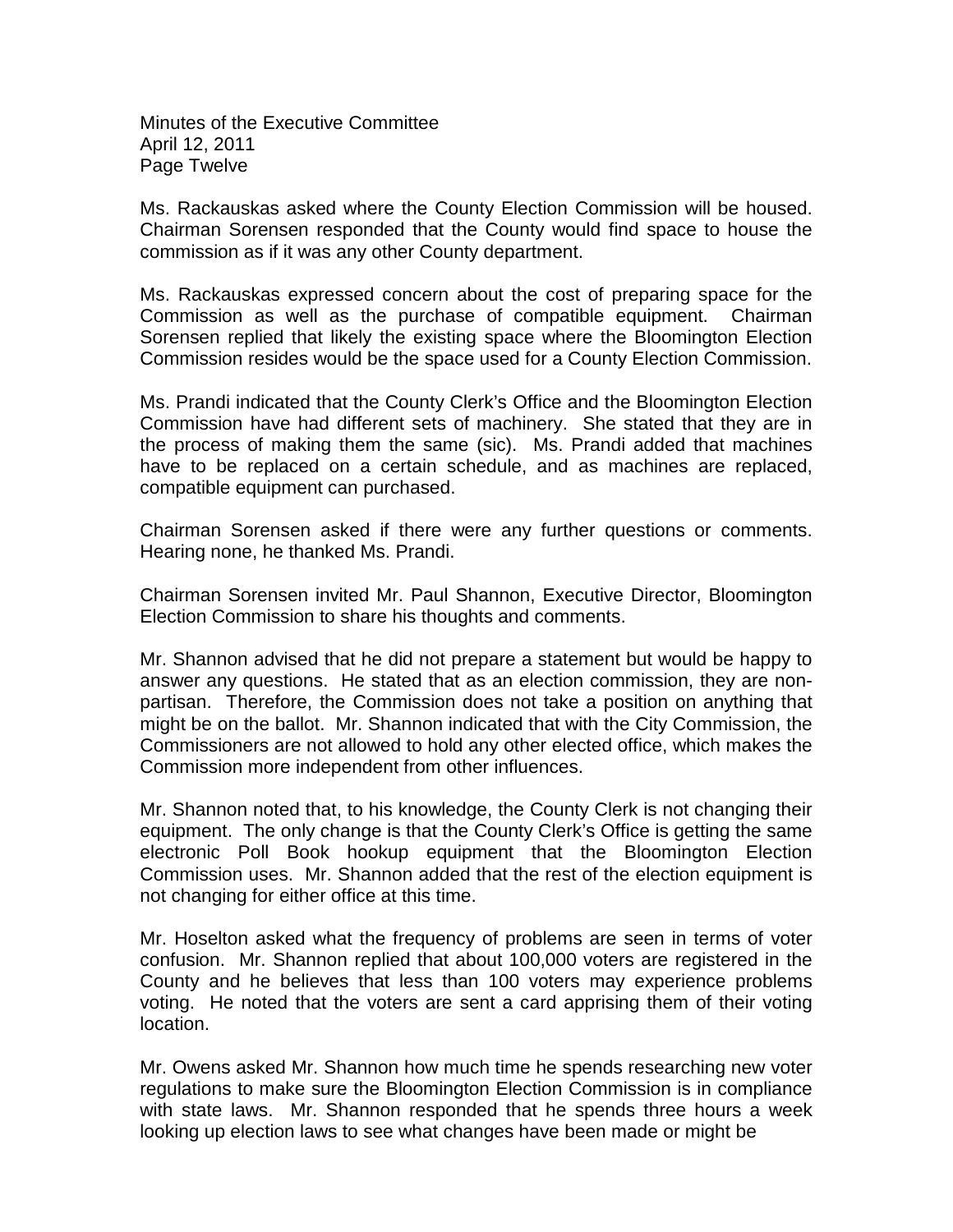Minutes of the Executive Committee April 12, 2011 Page Thirteen

changed. He noted that he is going to an educational conference to further his education for the Certified Election Registration Administrator (CERA) Program and will receive his CERA degree this year.

Ms. O'Connor asked Mr. Shannon what the pros and cons would be if we went to a County Election Commission. Mr. Shannon responded that a County Election Commission, ideally, could be more independent than in the office of a County Clerk. The perception is that a County Clerk has the possibility of becoming more political than a County Election Commission. Mr. Shannon indicated that the non-partisan aspect of having a County Election Commission would be a pro. He noted that the only con he can see is the necessity to convince the voters in the City of Bloomington to dissolve their Commission.

Ms. O'Connor asked Mr. Shannon if he felt the Bloomington residents would vote to get rid of their Commission. Mr. Shannon replied that he doesn't have any idea as to the outcome of such a referendum.

Ms. Rackauskas expressed concern with how to educate the public and the complexity of the process. She pointed out there would be an expense associated with educating the public.

Chairman Sorensen quoted the statutory language that will be on the ballot should the question go on the ballot:

"Shall the City Election Law be rejected"?

Mr. Shannon stated that in terms of education, the Election Commission is nonpartisan and would not take a stand either way. He expressed his belief that the responsibility of educating the public would fall to the League of Women Voters since they are the ones proposing this change.

Ms. Rackauskas asked how many counties in Illinois have a single commission versus a dual commission. Mr. Shannon responded that there are 102 counties in the State of Illinois and there are nine city or county commissions, which represents approximately 40% of the voters of Illinois. He explained that the city commissions include Chicago, Peoria, Galesburg, East St. Louis, Aurora, Danville, Rockford and McLean. DuPage County has a county commission.

Chairman Sorensen asked if there were any additional questions. Hearing none, he thanked Mr. Shannon.

Chairman Sorensen invited Ms. Kathy Michael, County Clerk, to share her comments.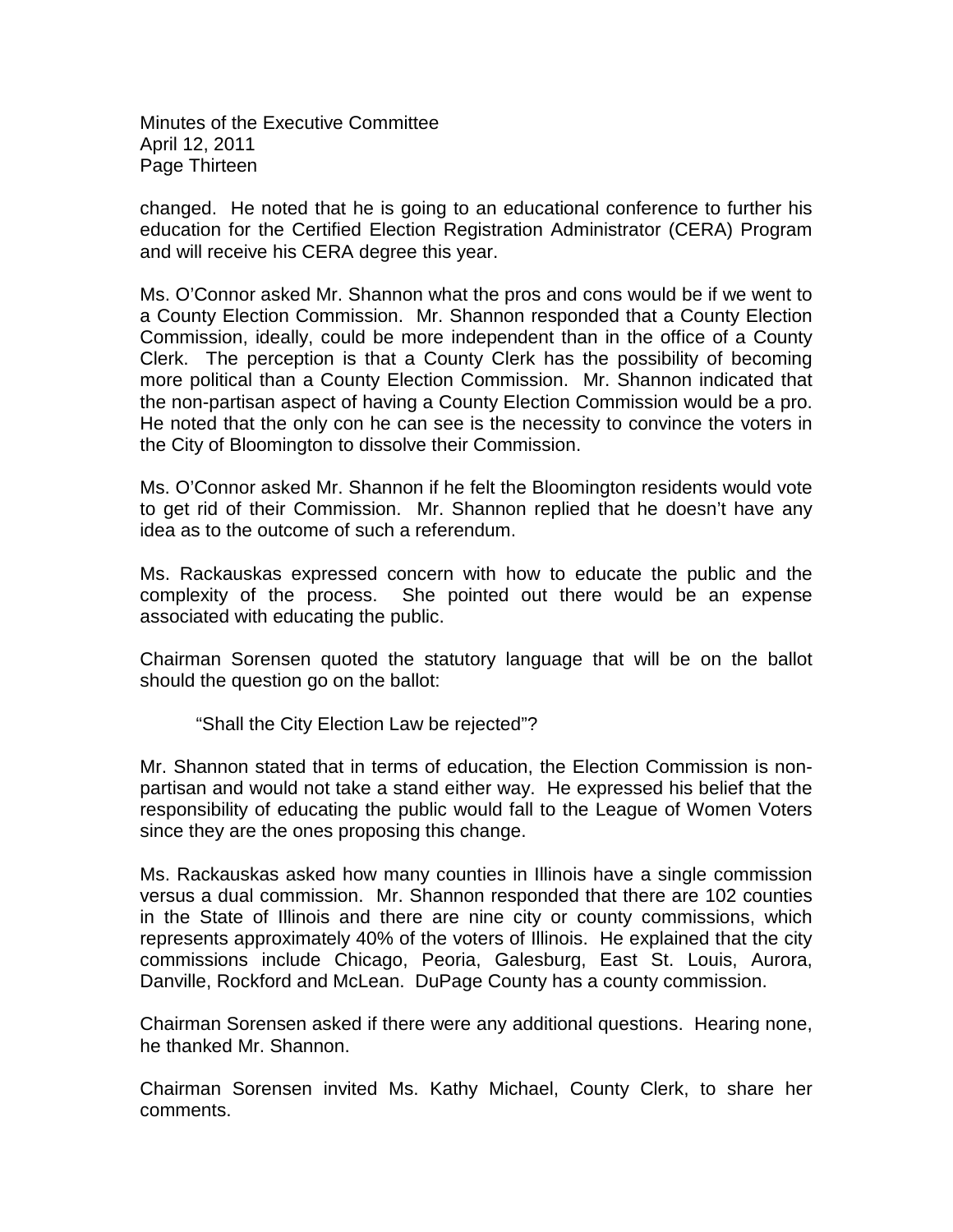Minutes of the Executive Committee April 12, 2011 Page Fourteen

Ms. Michael indicated that she has a statement that she would like to read, as follows:

"We are here today because of an outdated study that was done three years ago by the Mclean County League of Women Voters, based upon a 2008 Election Study. It's difficult to offer comment on this outdated and inaccurate study by the League. There are numerous problems with the research and logic that underpin this document. I think it is very easy to use that word "Study" and hope that people believe it was a legitimate investigation.

I would hope that voters and the McLean County Board would need more substantial proof of the methodologies applied during this study before anyone makes any monumental decisions affecting the electoral process in McLean County.

Regarding costs to the County, there are many costs to take into consideration before making this kind of decision, but cost should not be the determining issue.

The League also says in their position papers that voters in Bloomington and McLean County are confused about voting because there are two offices.

First, some voters are confused about voter registration in general. Very few voters are confused on where they register. Voters need two things; personal responsibility and voter education. Often many don't know when and how to register, even though this issue is address often by our office and the media. Many don't remember to change their registration if they move. Many think registration is somehow automatic if you renew your license plates. Many think voter registration is a permanent thing, like the issuance of a Social Security number. Some voters don't know enough about the voting process in general. I urge the League of Women Voters to work with our office in our plans to continue efforts to educate the public about their voting rights, and spend less time in trying to rewrite the Illinois State Constitution.

It is not factual to blame voter confusion on the existence of the two offices.

Here are some more facts:

In these past four months since I have been in office, we have been tracking "voter confusion." During Early Voting we had exactly four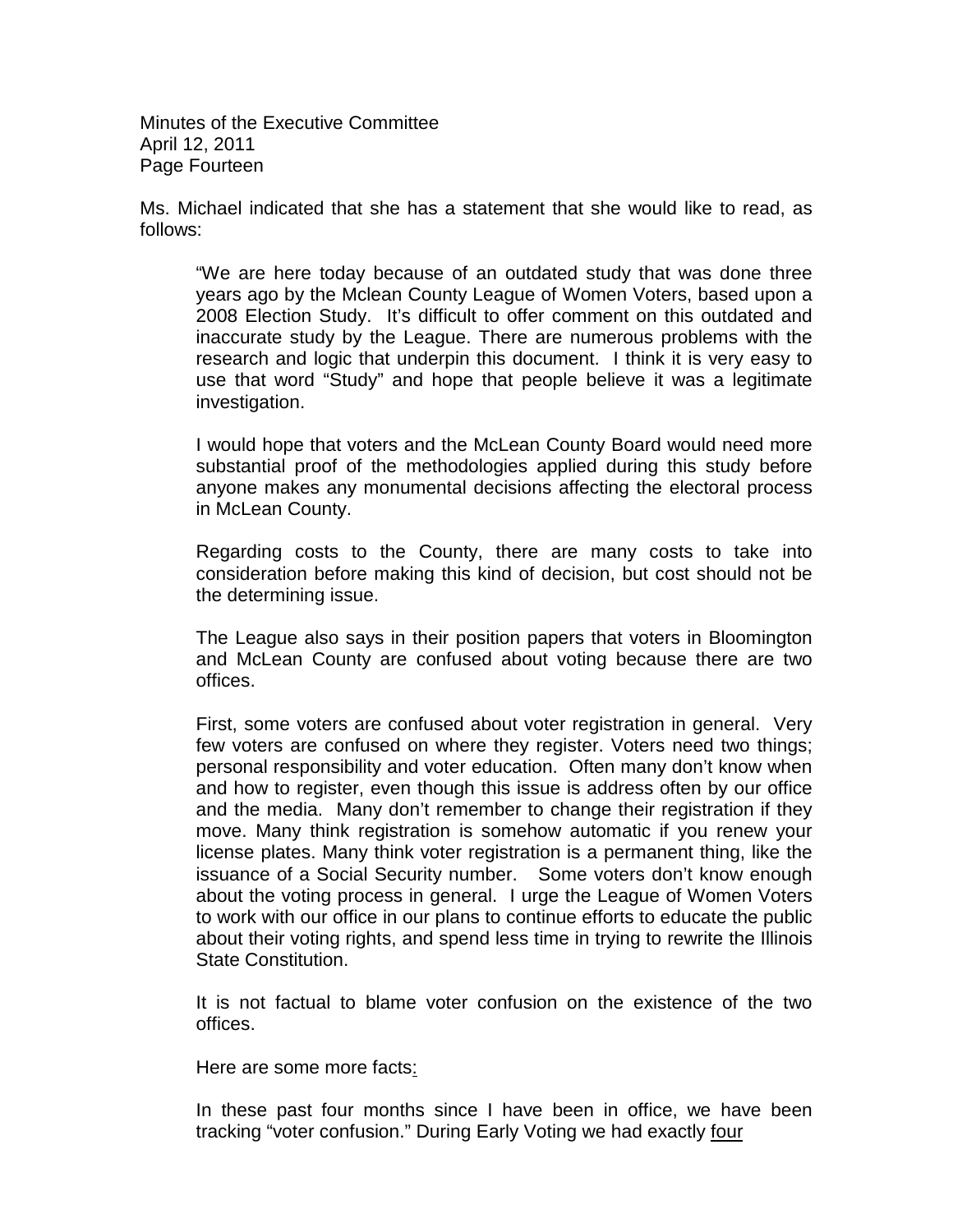Minutes of the Executive Committee April 12, 2011 Page Fifteen

> individuals appear at our office to vote, only to find that they needed to take the elevator upstairs to the  $4<sup>th</sup>$  floor to vote because they were City of Bloomington residents. Not much confusion there. We showed them where the elevator was and told them to press the  $#4$  for the  $4<sup>th</sup>$  floor. We had eight phone calls during a 120 day period asking about registration from City of Bloomington voters. We transferred their call to the BEC office. We had one call from a City resident wanting to know where her polling place was on Election Day. We looked it up on the web and told her, rather than make her dial seven more phone digits.

> We redirect voter registrations from one office to the other rather easily. We handle the paperwork rather quickly. All it takes is for either Kathy from BEC, or Kristin from my office, to ride the elevator up or down three floors and hand deliver the cards. We do it daily. Not a single voter was lost. Every voter got into our respective systems efficiently.

There are other mis-statements in the League's study.

The League infers appointed administrators are more efficient than elected officials. We actually have some very gifted administrators all around us in McLean County who have arrived at their posts via the voting booth and the choice of the People.

They say appointing people to important positions is less "political." This is a misguided and a dangerous thought. Politics and partisanship can take root anywhere, in anyone so inclined to mix their daily grind of administrative work with politics.

An elected Republican Judge doesn't send only Democrats to jail. I don't produce Birth Certificates with golden seals only to Republicans. My Elections Administrator is a Democrat.

Finally, if one really understands Elections Administration—one would know there is actually little a County Clerk can do to affect the outcome of an election. The process is so tightly controlled by State oversight and statutes that one would be foolish to think monkeying around with votes was a survivable risk.

The vast majority of votes cast in this state are administered by elected County Clerks. Yet there are few headlines reporting any electoral monkey-business. These facts belie the League's inference that elected County Clerks can't be trusted with elections.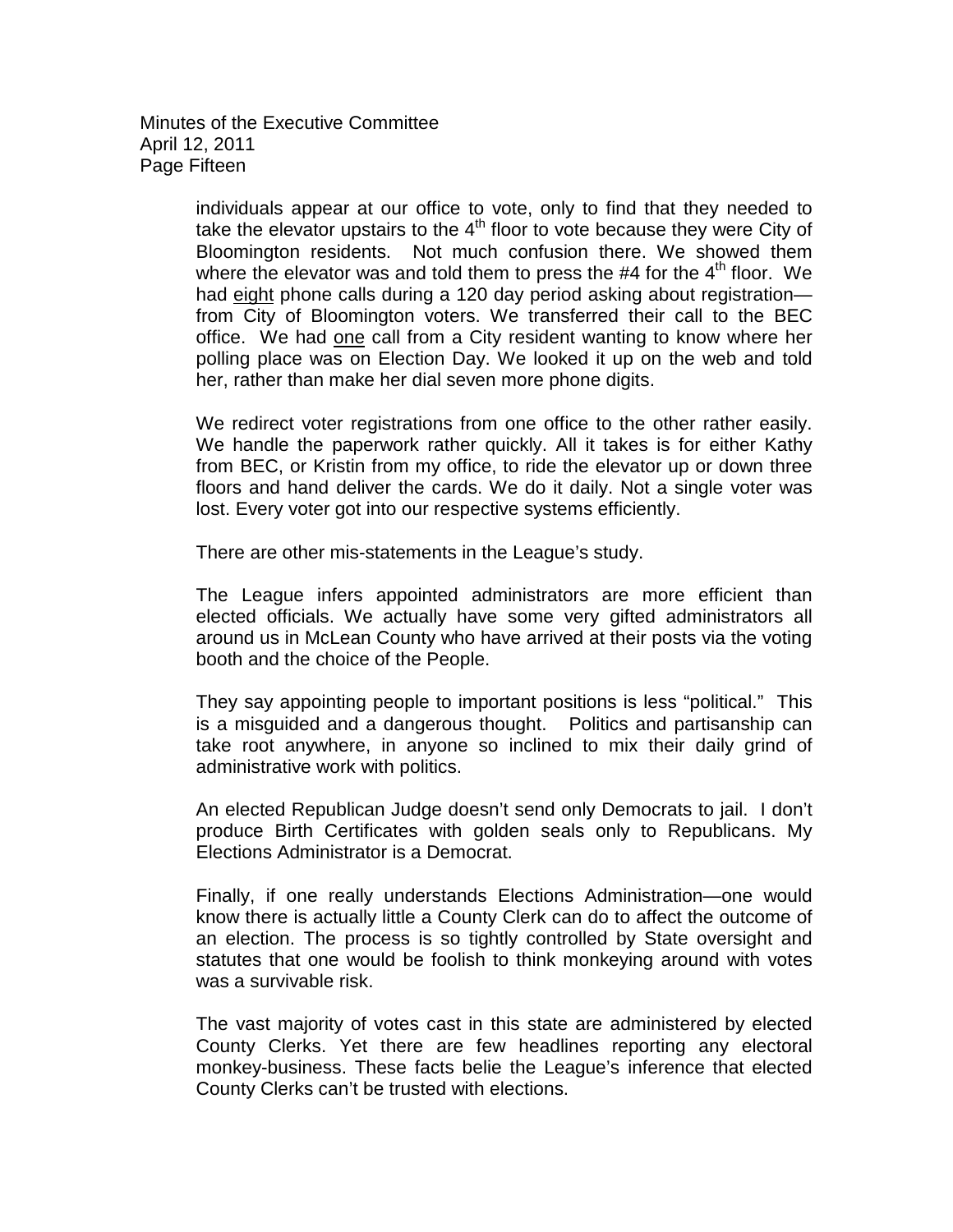Minutes of the Executive Committee April 12, 2011 Page Sixteen

> Still the League thinks an appointed official would be *safer*. They say that appointed Election Commissioners have better supervision because they are "presided over" by a panel of Commission members.

But this argument, too, is weak.

The reason Election Commission heads *must* be "presided over" in this heavy manner is precisely because they are *not* Elected Officials under the direct scrutiny of the State of Illinois. I am "presided over" by the State Board of Elections, the McLean County Board, the Governor and Legislature of Illinois, and the 53,000 voters of McLean County.

The League wraps up their report by citing an often talked-about case of voter registration problems involving ISU in the 2008 election. Again I stress voter responsibility. My office has undertaken lengthy meetings and training sessions for ISU student Deputy Registrars. We hope this kind of outreach and training works and we invite the League to join us in educating voters.

The League suggests that having one Election Commission will have a miraculous effect on college students, making them more responsible and more organized in turning in their voter forms or turning out to vote. One ISU student voted in the last election.

In conclusion, I want to be very clear with my colleagues on the McLean County Board. The League of Women voters want the McLean County Board to pass this Resolution because they know they have a hurdle they can't jump over in order to achieve their purpose. That hurdle is **The Law**. The law of this state is very clear: Before any further discussion of reform or consolidation can take place, the residents of the City of Bloomington must vote by public referendum to disband their special Election Commission, which was put in place by the voters, 97 years ago. The Law, thank Goodness, makes this kind of retooling of a decades old tradition- *hard*- as it should be.

The League of Women Voters would like you to make their project easier. They want you to sweeten the deal for the Bloomington voters by promising to tear Elections away from the Clerk's office and hand it over to a new, mysterious, single Election Commission with an Appointee at the helm. They want you to enlarge and expand a vote by Bloomington residents at one election and make it "stick" on County residents as well with no election. If Bloomington folks vote "yes," you, the Board, would be committed to finishing the job without the need to run it past the voters of McLean County. They hope to use this "sweetener" to get the plan past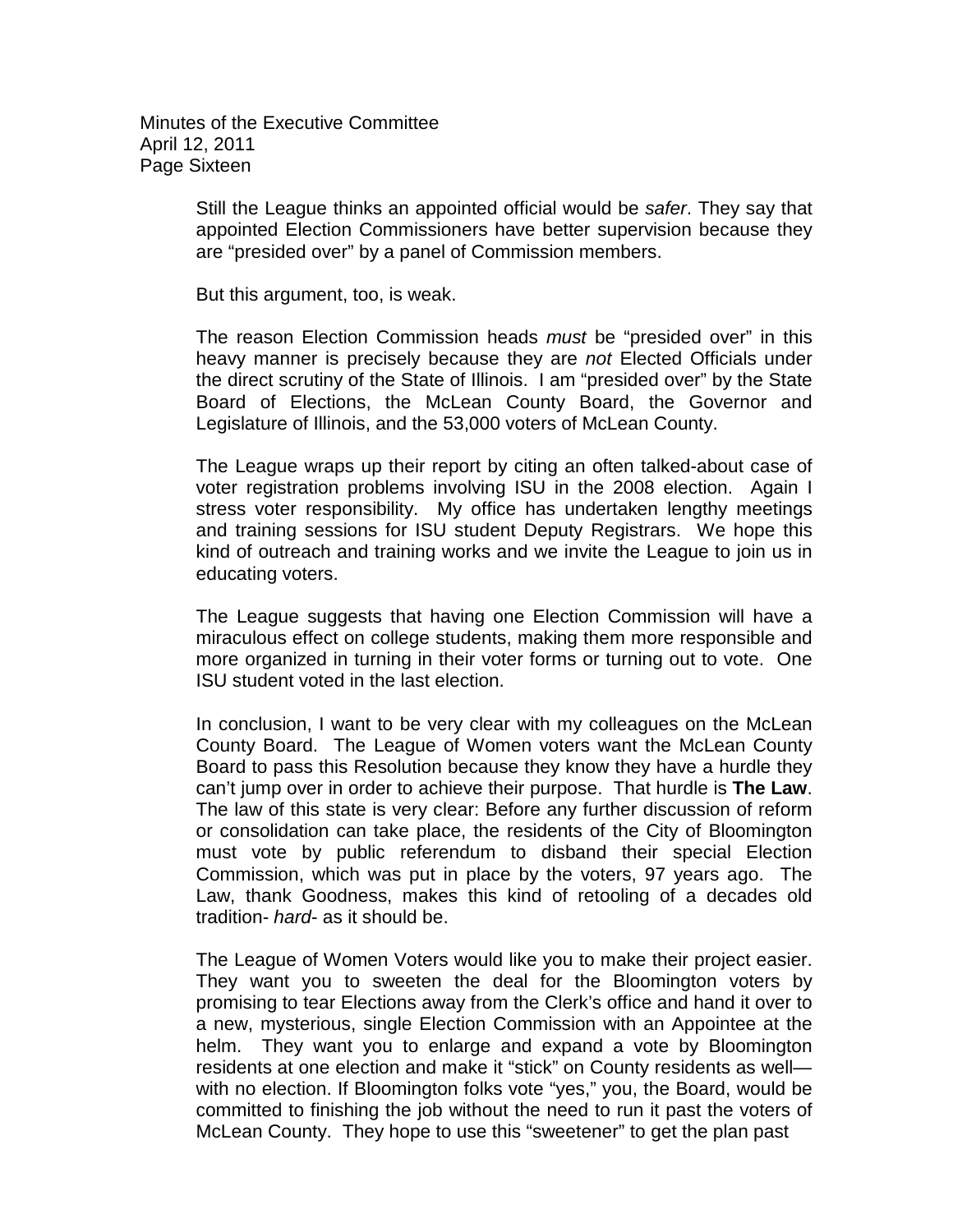Minutes of the Executive Committee April 12, 2011 Page Seventeen

> Bloomington first, and use the County Board's promise as a reassurance that it's all going to turn out for the good.

> If the League of Women Voters truly believe their plan is wise, let them put it on a ballot and take their case to the voters. Directly. Vote on it. Up or Down. Yes or no. Follow the law.

That's the American way of Democracy.

I will tell you that should the administration of Elections be removed from the office of County Clerk that would be ok with me personally. However, I would miss elections. I love the process of participating, first-hand in Democracy. We do our work well, gladly, and professionally; but it is a lot of tough work to administer an election and we already have a lot of tough work to do every day. I would be neither upset nor offended by the Will of the People as expressed in the voting booths around this County.

But what would upset me would be if this dramatic change came about by taking away the rights of the voter.

Mr. Owens asked whether Ms. Michael or her elections employee spends a certain amount of time researching new and changing election laws. Ms. Michael responded that changes have been worked on since she came through the door. She noted that she works seven days a week, 14 hours a day except Sunday when she works two hours. Ms. Michael reported that her Director of Elections works strictly with the elections.

Ms. Rackauskas asked Ms. Michael if we were to take the Bloomington Election Commission and placed it under the jurisdiction of the McLean County Clerk, would the County Clerk's Office be able to absorb the responsibility. Ms. Michael replied that they would be able to absorb the Bloomington Election Commission responsibilities, but would likely require additional staff. She added that she and Mr. Shannon have a very good working relationship. Ms. Michael noted that the current situation is working very well since the changes that have been enacted in the last few years.

Ms. Rackauskas asked if Ms. Michael felt there would be an economic savings if the Bloomington Election Commission were assimilated into the County Clerk's Office. Ms. Michael responded that she doesn't know what the financial status would be. She would look to the County Administrator's Office for those answers. Mr. Lindberg replied that roughly speaking there are about 70 precincts under the jurisdiction of the Clerk and 52 under the jurisdiction of the Bloomington Election Commission. The staff complements are approximately the same for both offices. Mr. Lindberg stated that in terms of efficiencies, if you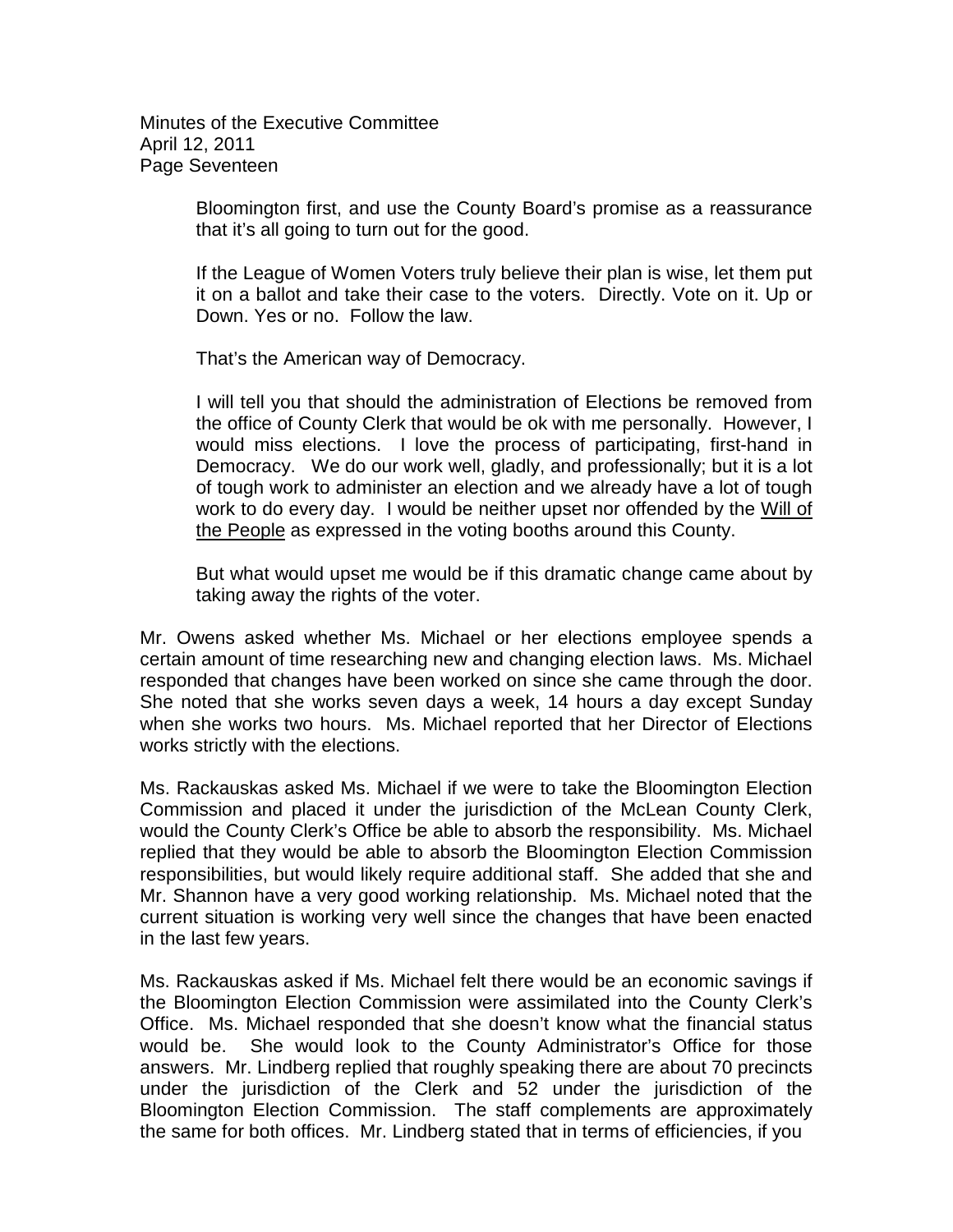Minutes of the Executive Committee April 12, 2011 Page Eighteen

are looking at precincts per staff person or investment per precinct, they are roughly the same.

Mr. Lindberg advised that if the election function were removed from the County Clerk's Office, it would be optimistic to think that every position that has a role in the election process would either go away or migrate to a new position. He noted that if the Bloomington Election Commission was removed, the existing staff would likely staff the new County Election Commission. Mr. Lindberg stated that it would be optimistic to think that the same amount of work could be done with half of the number of people. He indicated that in terms of major staff cost savings would range somewhere between a little less than one position to a little more than one position. Mr. Lindberg noted that the suggestion that there is a huge amount to be saved in terms of printing and advertising costs would not be the case in McLean County because the Commission and the Clerk get together and place joint ads.

Mr. Lindberg stated that you have to go back to the three issues that the League brought up, namely:

- 1. They think it is important to have an appointed chief election officer rather than one who is partisan elected;
- 2. They think it would eliminate confusion; and
- 3. They suggest that there might be a cost savings.

Mr. Lindberg referred to the single sheet that Mr. Shannon distributed that shows that the Bloomington Election Commission has given back a part of the money that the County is statutorily obligated to give them over the years. He reiterated that, based on what we are able to gather, there could be a staffing savings of a little less than one position to as high as a little more than one position. Mr. Lindberg cautioned that there is no way to know until there is some form of organization specified.

Ms. Rackauskas asked what the history is of the establishment of the Bloomington Election Commission. Mr. Lindberg responded that it is suggested that long ago there was a concern on the part of the City voters that something fraudulent may have occurred, which was the impetus. He indicated that it is a statute and authorization that has been around since 1914.

Chairman Sorensen advised that he wanted to make it clear that only the residents of Bloomington are allowed to vote on abolishing the Bloomington Election Commission. He noted that the process allowing the County Board to create a new County Election Commission in a one-step process is not available to the Board at this time. Chairman Sorensen indicated that this is a component to Senate Bill 1838, which is pending in state legislation. Mr. Shannon stated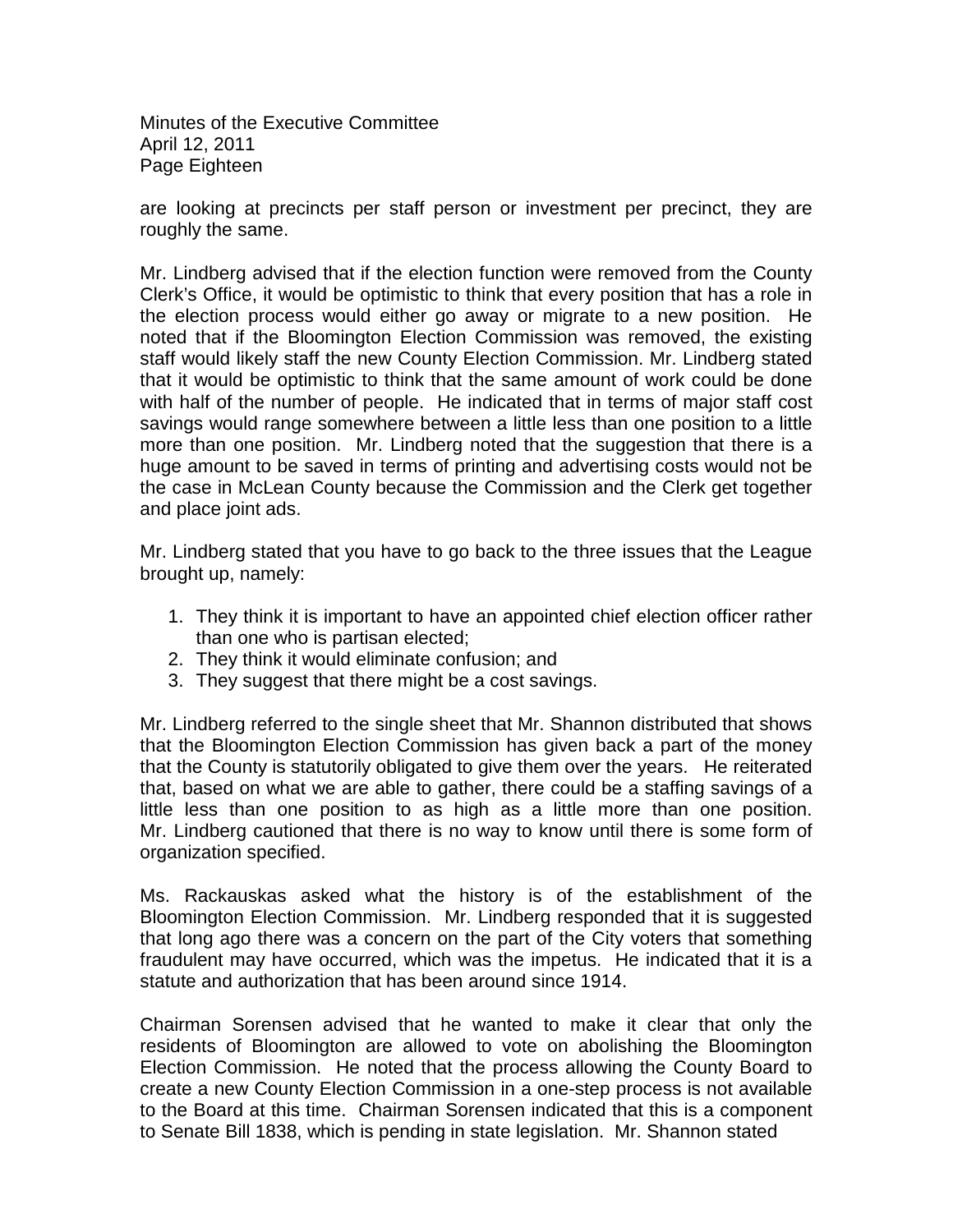Minutes of the Executive Committee April 12, 2011 Page Nineteen

that the County Board can still establish the County Election Commission after the City of Bloomington has abolished the Bloomington Election Commission. He noted that if there is no city commission, the County Board can establish a County Election Commission.

Mr. Lindberg indicated that the League is suggesting that, in order to motivate voters to vote to abolish the Bloomington Election Commission, the County Board pass a resolution saying that if the voters were to vote to reject the Bloomington Election Commission, the County Board promises ahead of time that it will move smartly to form a County-wide Election Commission.

Mr. Gordon asked Ms. Michael if her view that the League study is outdated is because of the changes made in the County Clerk's Office since she assumed the office. Ms. Michael replied that the study is outdated partly due to the changes and outlook in running the County Clerk's office and the Bloomington Election Commission. She offered to detail the inaccuracies and send out a report in the future.

Ms. Schafer asked if it is possible for these actions to take place prior to the November 2012 election and will it be accomplished. Mr. Lindberg responded that, under current statute, there will be a lag time. He indicated that the first thing that has to happen is to obtain an adequate number of signatures so that the question "Shall the City Election Law be rejected" can be put on the ballot. If the voters who are eligible to vote on that issue vote to reject the City election law, all of the election responsibility in the County would reside in the County Clerk's Office. Then, further action would have to be taken to create a County Election Commission either by action of the Board or by a referendum that would have to be put on a subsequent ballot. Mr. Lindberg advised that, under current statute, there is no way to flip the switch and have one go away and another one instantly appear. He stated that if Senate Bill 1838 might give other options for a county that has a city election commission existing in, such as McLean County, but Senate Bill 1838 has not moved and it is one of a number of proposed changes in election administration that may or may not appear later in the General Assembly cycle.

Mr. Owens introduced former Bloomington Mayor Jesse Smart who is currently a member of the State Board of Elections. He asked Mr. Smart if he has any comments on this issue. Mr. Smart responded that members of the State Board are reticent to make many recommendations. He advised that the time deadline of 2012 is impossible. Mr. Smart indicated that he would not suggest that the changes be made for cost savings. It should be done for efficiency and professionalism. Mr. Smart stated that the reason the change was made in DuPage County is because the County Clerk was sick of elections and simply turned the responsibility over to a County Election Commission.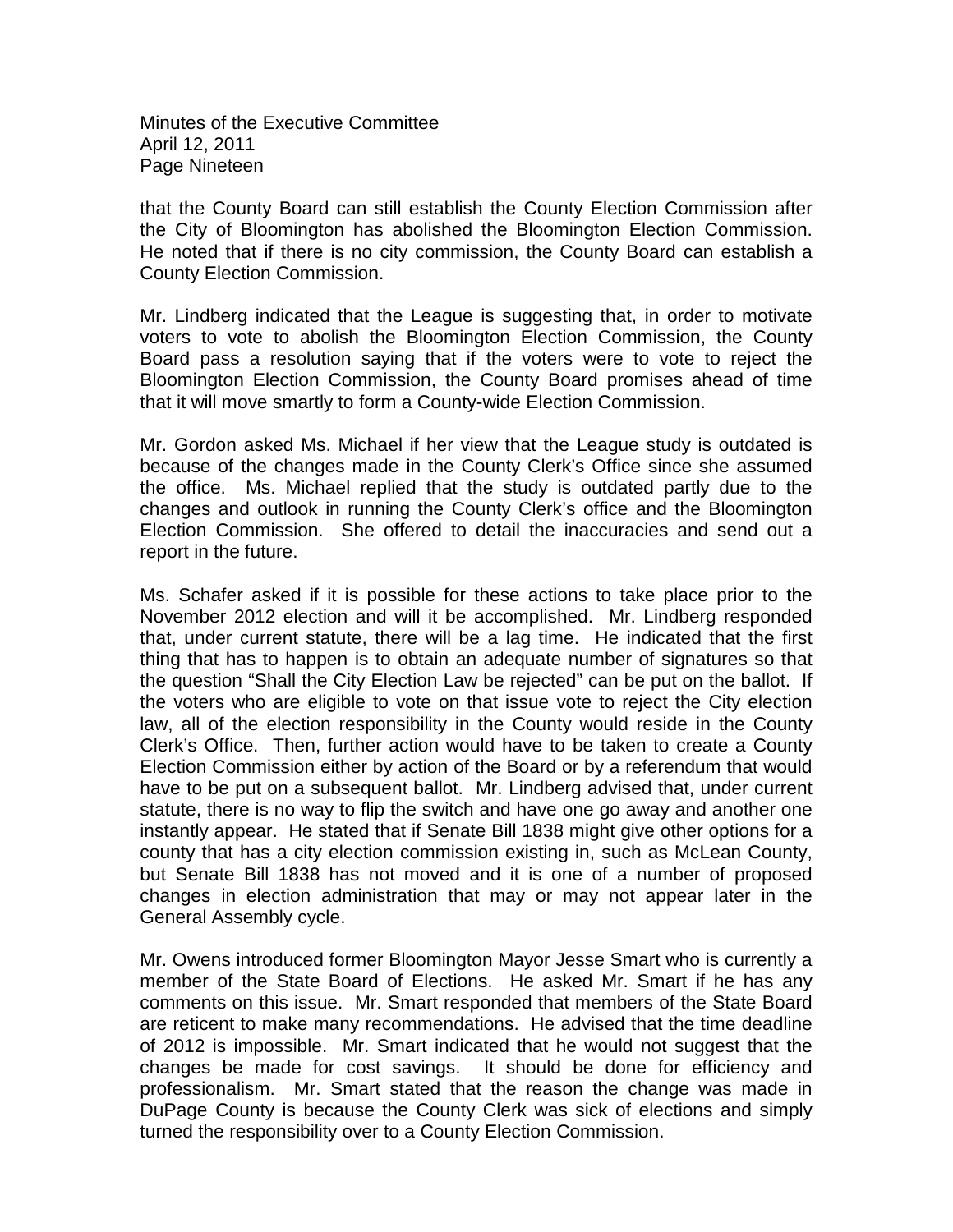Minutes of the Executive Committee April 12, 2011 Page Twenty

Mr. Smart advised that State Board of Elections' staff in Springfield spends an inordinate amount of time just trying to keep ahead of the changes in Washington because in recent years the Federal Government has gotten into the elections process. He stated that it continues to get more complicated to maintain up-todate information on elections, which is one advantage to a professional staff.

Mr. Smart indicated that he would be glad to meet with anyone to talk about anything in detail. He reiterated that the main reason to establish a County-wide Election Commission is to have a professional staff to keep up-to-date with all of the election changes that are taking place.

Chairman Sorensen asked if there were any questions for Mr. Smart. Hearing none, he thanked Mr. Smart for his comments.

Chairman Sorensen reminded the Committee that it was a Member request that prompted this agenda item today. He stated that he hopes this discussion achieved the objectives of informing the Executive Committee about the debate and the different sides of the debate on the question.

Ms. Rackauskas asked why the League of Women Voters decided to take on this issue and what prompted their concern. Ms. Prandi responded that Leagues of Women Voters all over the United States study how elections are run. She noted that it is a normal activity and was not prompted by a specific concern of a member of the League. Ms. Prandi stated that part of the reason for preparing such a report is to talk about some of the issues and make improvements. She added that no matter what happens with this initiative, there are always improvements to be made and the League wants to help the election process run smoothly and continually improve.

Ms. Prandi advised that the 2008 report didn't have anything in it regarding this effort to combine the two election entities. Rather, as a result of doing the study, the League realized that different counties do different things. Ms. Prandi indicated that the League determined that combining the elections was a good idea. She noted that the League considered the options of having the County Clerk's Office take over all of the elections or establishing a separate county-wide election commission. Ms. Prandi stated that the League decided that a County Election Commission was preferred.

Mr. Segobiano noted that he was one of the individuals who requested this faceto-face dialogue and it has been very helpful. He informed the Committee that former Board Member, Pat Wannamacher, acting as Chairman of the Finance Committee, who negotiated with the City of Bloomington to have the Bloomington Election Commission return funds back to the County.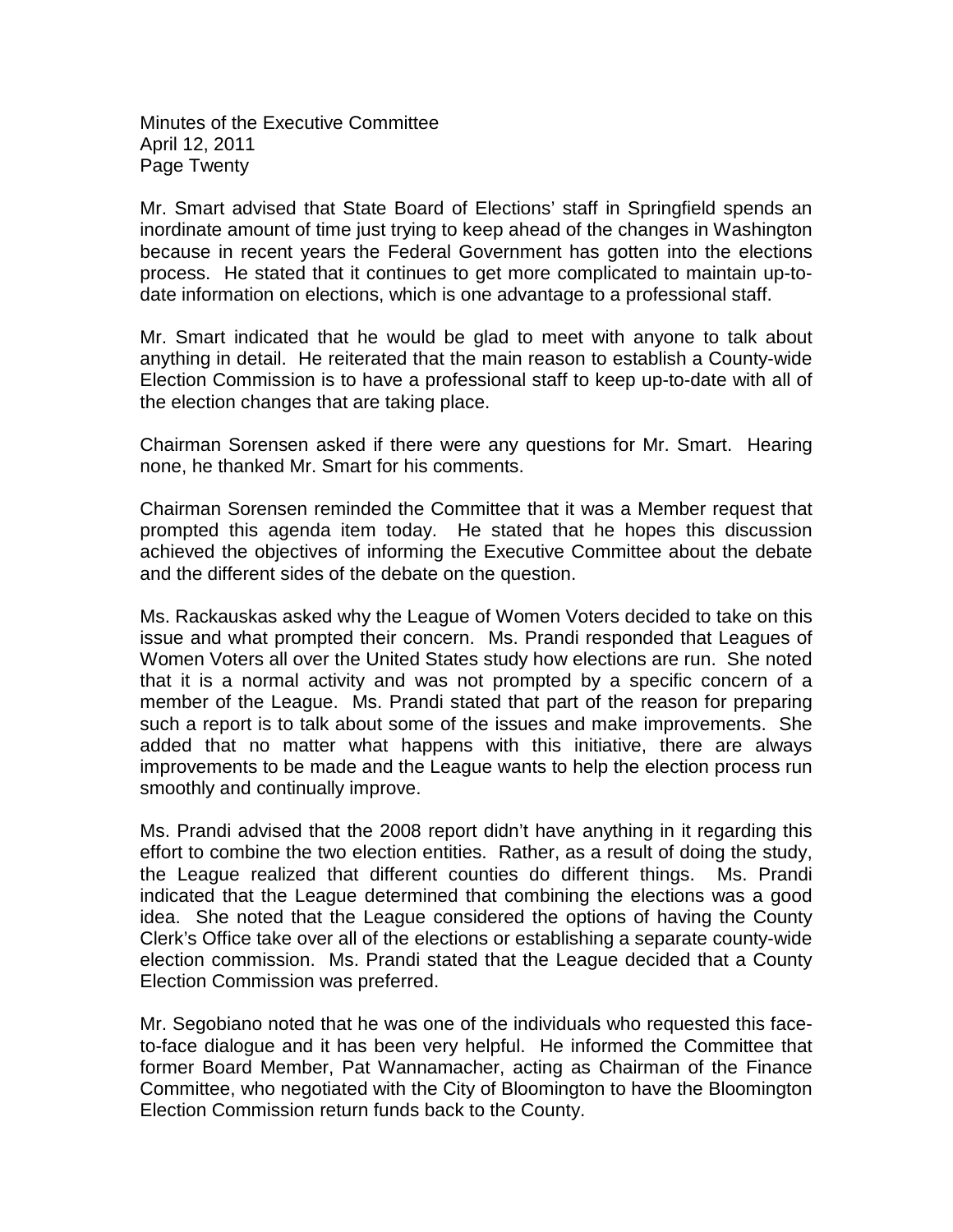Minutes of the Executive Committee April 12, 2011 Page Twenty-one

Mr. Segobiano indicated that he met with the League of Women Voters. He advised that he is in favor of having one election authority. Mr. Segobiano reported that if he were to vote today he would vote to have everything moved the County Clerk's Office. He pointed out that recently two Republican elected state officers, namely Ms. Judy Barnes Topinka and Mr. Dan Rutherford, recommended that their offices be combined to save the state money. Mr. Segobiano also pointed out the difficulties that arose after Bloomington dropped out of Metcom.

Mr. Segobiano advised that he favors having the election process be put under one umbrella to avoid confusion for the voters. He concluded that when we come together to exchange dialogue, it ought to be with an open mind and we should be able to use the word "compromise." Mr. Segobiano pointed out that the League is only willing to campaign for abolishing the Bloomington Election Commission if the County can promise the voters that they will obtain a County Election Commission in exchange. He noted that what is good for Normal and the County ought to be good for the City of Bloomington.

Mr. Segobiano announced that he had the privilege to attend the Drug Court Luncheon a couple days ago. He indicated that this is a wonderful program for which the County should be very proud.

Chairman Sorensen presented the March 31, 2011 bills as recommended and transmitted by the County Auditor for payment. The Prepaid Total is \$433,178.35 and the Fund Total is the same.

> Motion by Segobiano/O'Connor to Recommend Approval of the Executive Committee bills as of March 31, 2011 as presented to the Committee by the County Auditor. Motion carried.